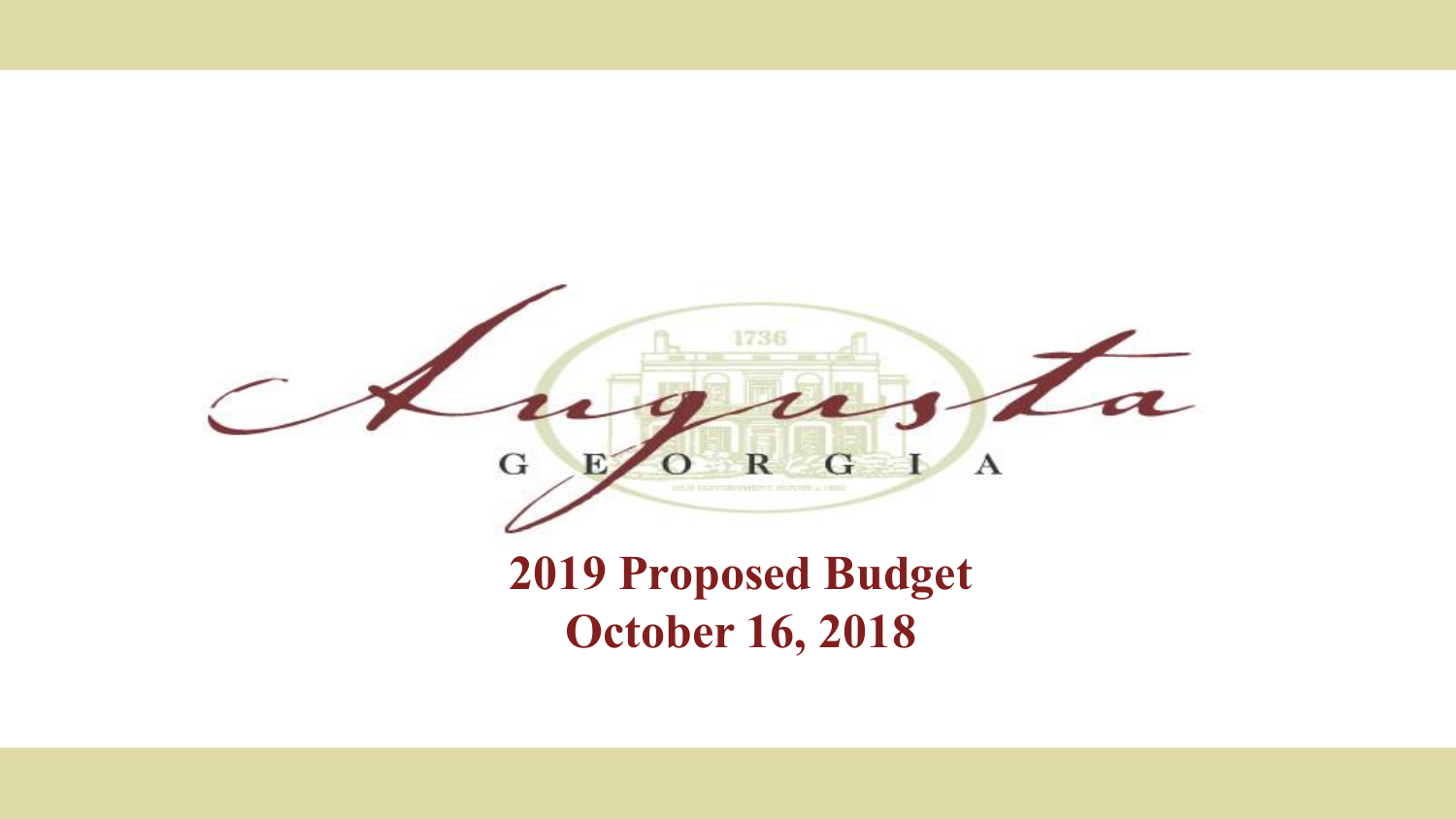### Budget Totals

|                                           | <b>Revenues</b>           |                            | <b>Expenditures</b>        | <b>Change from 2018</b>    |               |  |
|-------------------------------------------|---------------------------|----------------------------|----------------------------|----------------------------|---------------|--|
| <b>Fund Name</b>                          | <b>FY2018</b>             | <b>FY 2019</b>             |                            | <b>Amount</b>              | $\frac{6}{6}$ |  |
| <b>GENERAL FUNDS</b>                      |                           |                            |                            |                            |               |  |
| <b>General Fund</b>                       | 95,303,470<br>$\mathbb S$ | 98,962,200<br>$\mathbb{S}$ | $\mathbb{S}$<br>98,962,200 | $\mathcal{S}$<br>3,658,730 | 3.84%         |  |
| <b>Law Enforcement</b>                    | 61,074,980                | 62,925,130                 | 62,925,130                 | 1,850,150                  | 3.03%         |  |
| <b>Total General Fund/Law Enforcement</b> | 156,378,450               | 161,887,330                | 161,887,330                | 5,508,880                  | 3.52%         |  |
| <b>Port Authority</b>                     | 95,260                    | 105,770                    | 105,770                    | 10,510                     | 11.03%        |  |
| <b>Adult Probation</b>                    | 1,430,450                 | 1,295,450                  | 1,512,080                  | 81,630                     | 5.71%         |  |
|                                           |                           |                            |                            |                            |               |  |
| <b>SPECIAL REVENUE FUNDS</b>              | 100,175,490               | 97,249,890                 | 97,604,990                 | (2,570,500)                | $-2.57%$      |  |
| <b>CAPITAL PROJECT FUNDS</b>              | 187,064,280               | 182,925,810                | 182,925,810                | (4,138,470)                | $-2.21%$      |  |
| <b>DEBT SERVICE FUNDS</b>                 | 3,184,140                 | 16,244,140                 | 16,244,140                 | 13,060,000                 | 410.16%       |  |
| <b>ENTERPRISE FUNDS</b>                   | 416, 102, 870             | 310,805,930                | 310,805,930                | (105, 296, 940)            | $-25.31%$     |  |
| <b>INTERNAL SERVICE FUNDS</b>             | 46,151,090                | 47,612,950                 | 47,612,950                 | 1,461,860                  | 3.17%         |  |
| <b>TRUST &amp; AGENCY FUNDS</b>           | 49,273,000                | 34,085,990                 | 34,085,990                 | (15, 187, 010)             | $-30.82%$     |  |
| <b>Totals</b>                             | \$959,855,030             | \$852,213,260              | \$852,784,990              | \$(107,070,040)            | $-11.15%$     |  |

Augusta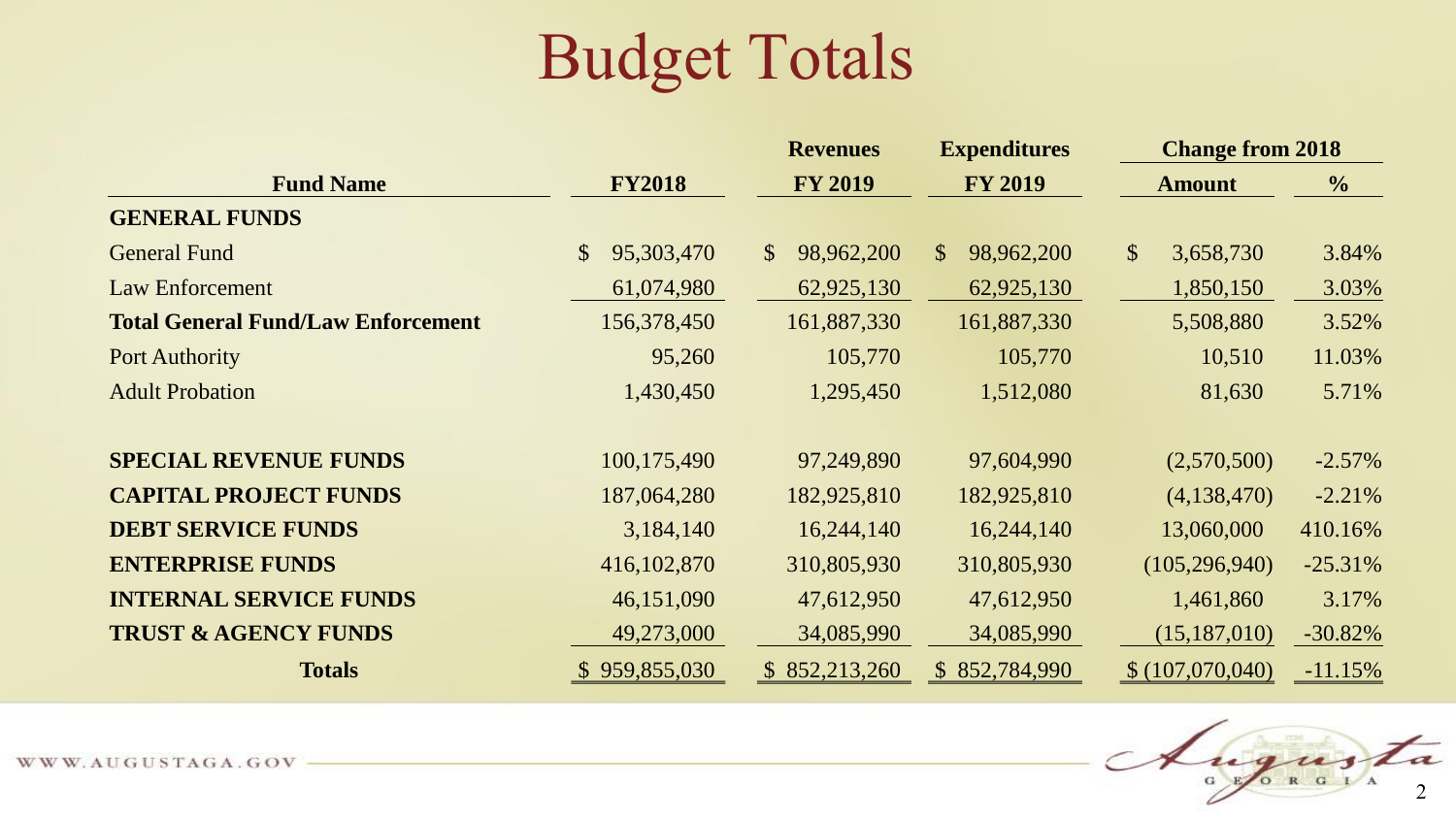2019 Budget

# • General Fund and Law Enforcement Fund are in balance



AUGUSTAGA.GOV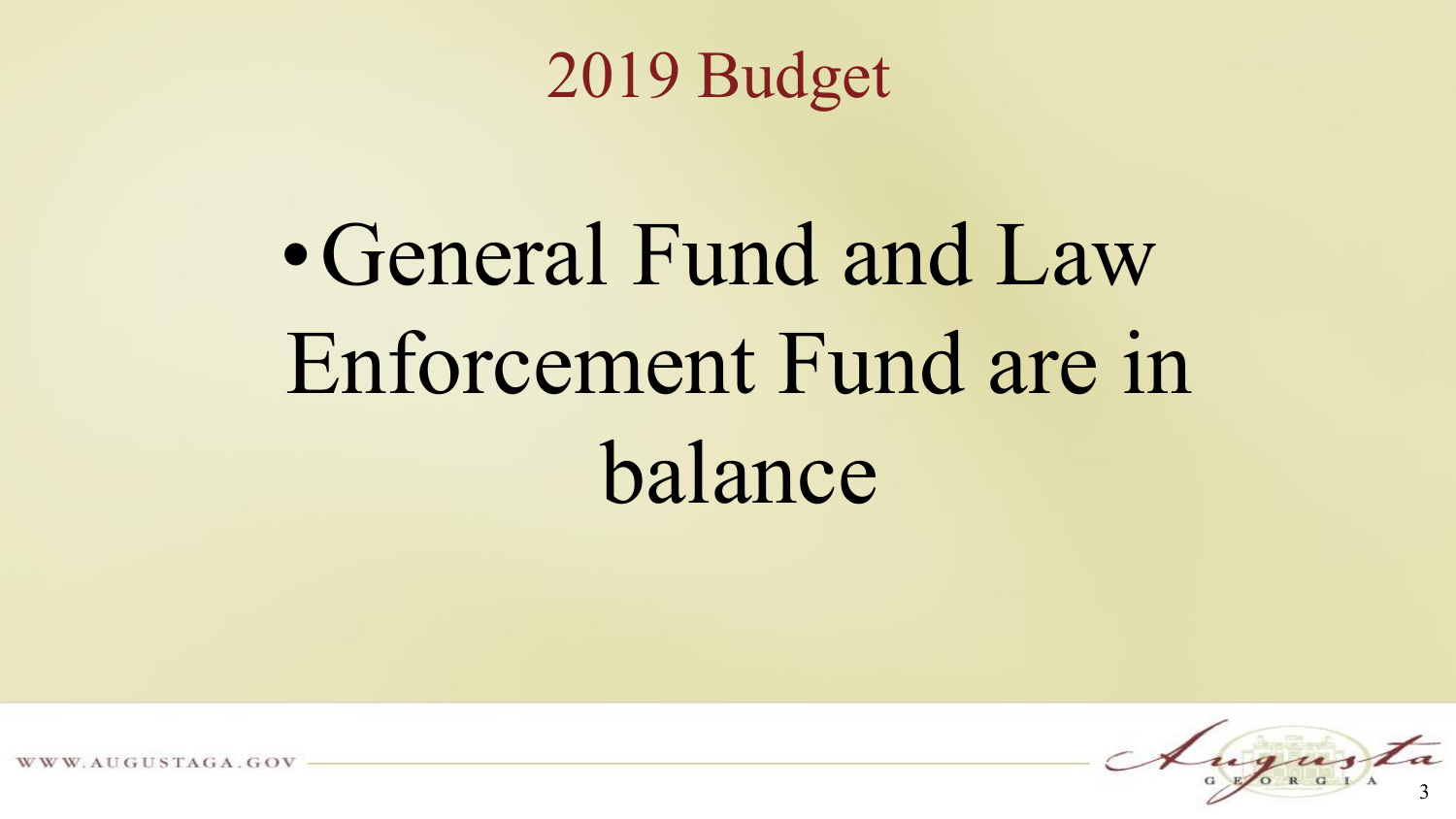### 2019 Budget

• All other funds are balanced with the exception of

– Adult Probation

– Street Lights



WWW.AUGUSTAGA.GOV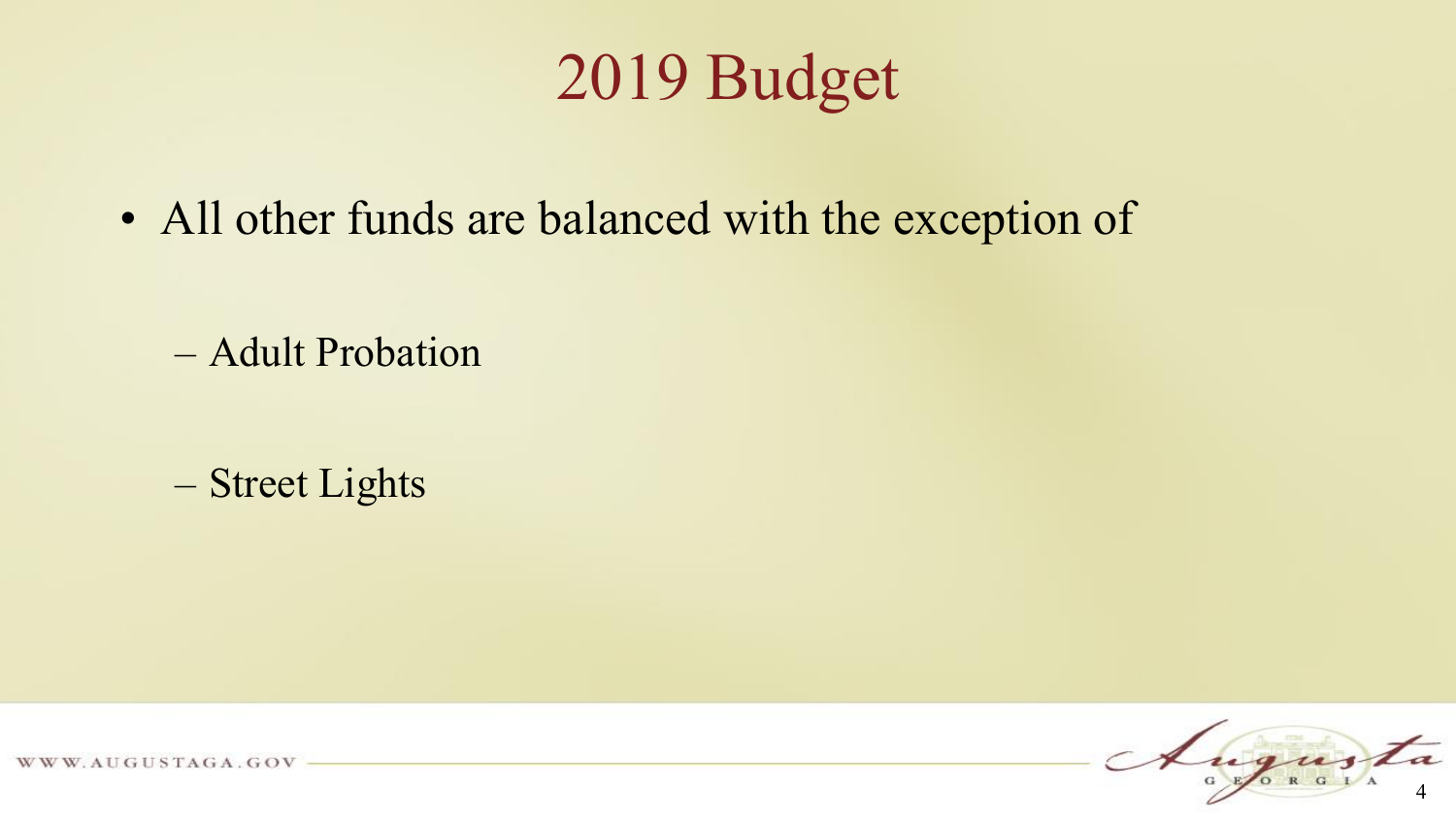### 2019 Budget Assumptions

- $\geq 1.5\%$  growth in digest
- $\geq 7.0\%$  growth in LOST
- Increase in Title Ad Valorem Tax (TAVT)
	- Growth in number of vehicle transactions
	- HB 329 changed distribution formula (was 45% will be 51% as of July 1, 2019)
- $\triangleright$  No Change in electric franchise fee
- Level funding for NGO's
- Utilities new rate structure effective January 1, 2019

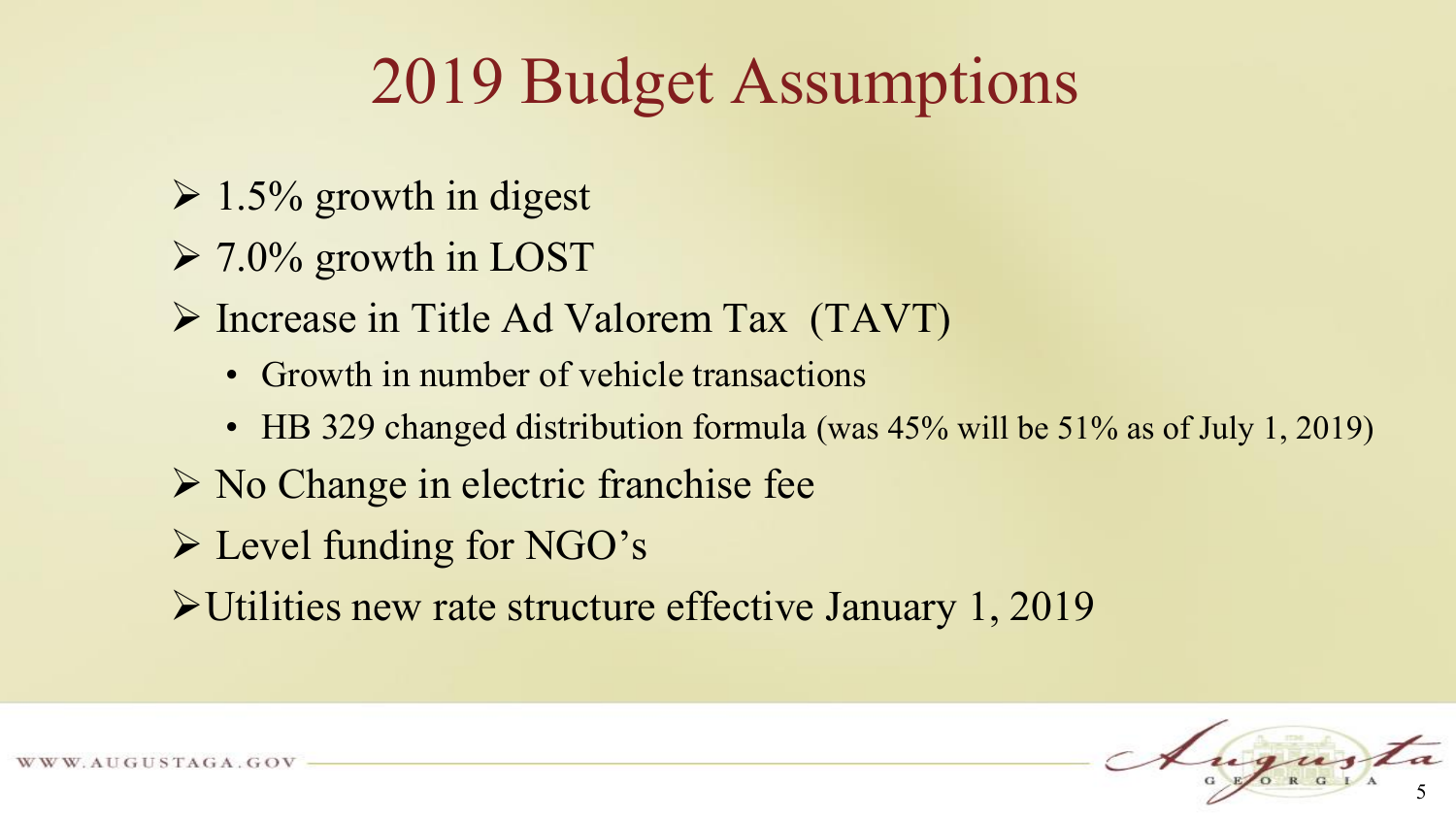### Economic Outlook

- In terms of US GDP growth:
- $-3.0\%$  in 2018
- $-2.5\%$  in 2019
- In terms of GA's GDP growth:
- $-$  3.5% in 2018
- $-3.0\%$  in 2019.
- **Augusta will outperform the state by a wide margin in both 2018 and 2019** -- in fact the Augusta MSA will tie with Gainesville as the state's fastest growing metro areas.

*Dr. Jeffrey M. Humphreys Director, Selig Center for Economic Growth Terry College of Business University of Georgia*



WWW.AUGUSTAGA.GOV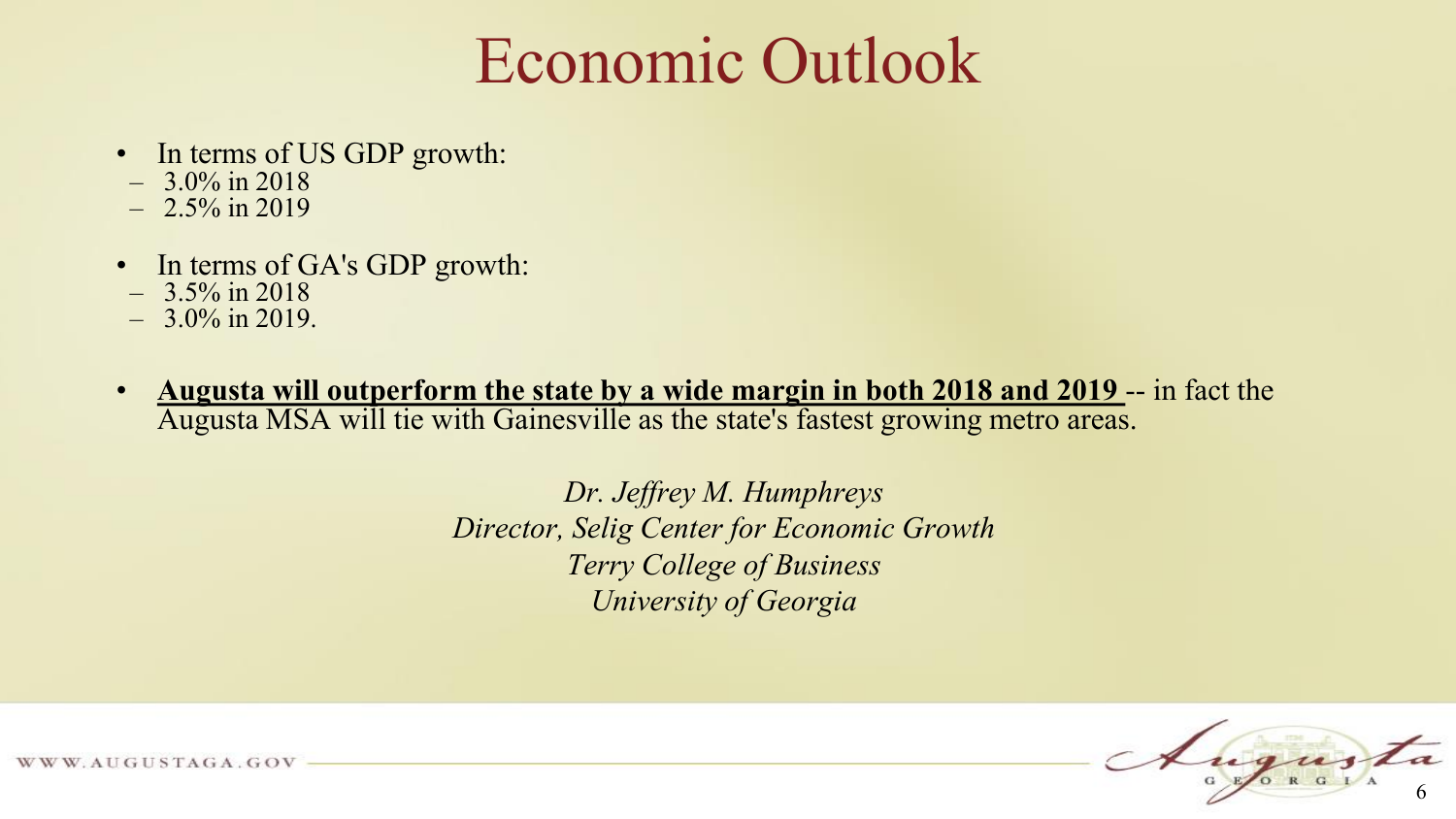## 2019 Budget Themes

- 1. Continue to invest in ourselves:
	- a) Compensation
	- b) Commitment to a healthier workforce
- 2. Investing in our community by focusing on
	- a) Leisure Services
	- b) Special Events



AUGUSTAGA.GOV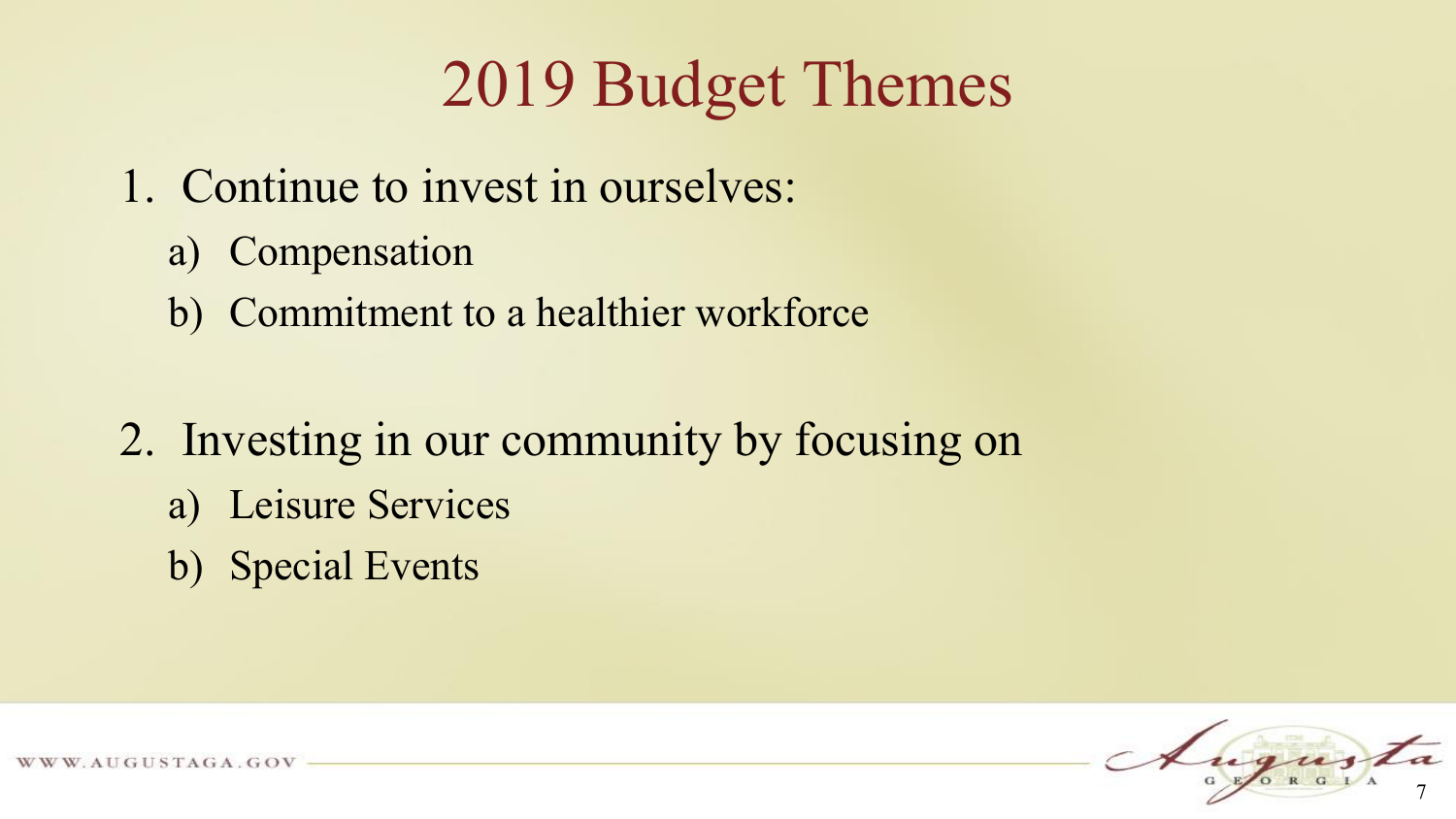## What's working for us:

- The investment in a healthier workforce
	- 2018 health care costs trends
		- Projected to come in at budgeted level for:
			- Medical Costs \$19.85 Million
			- Pharmacy Costs \$5.92 Million
	- Wellness Center relocation and expansion
		- Opening December 10, 2018
		- Additional Staff
			- Nurse Practitioner
			- Medical Assistant
			- Wellness Coordinator

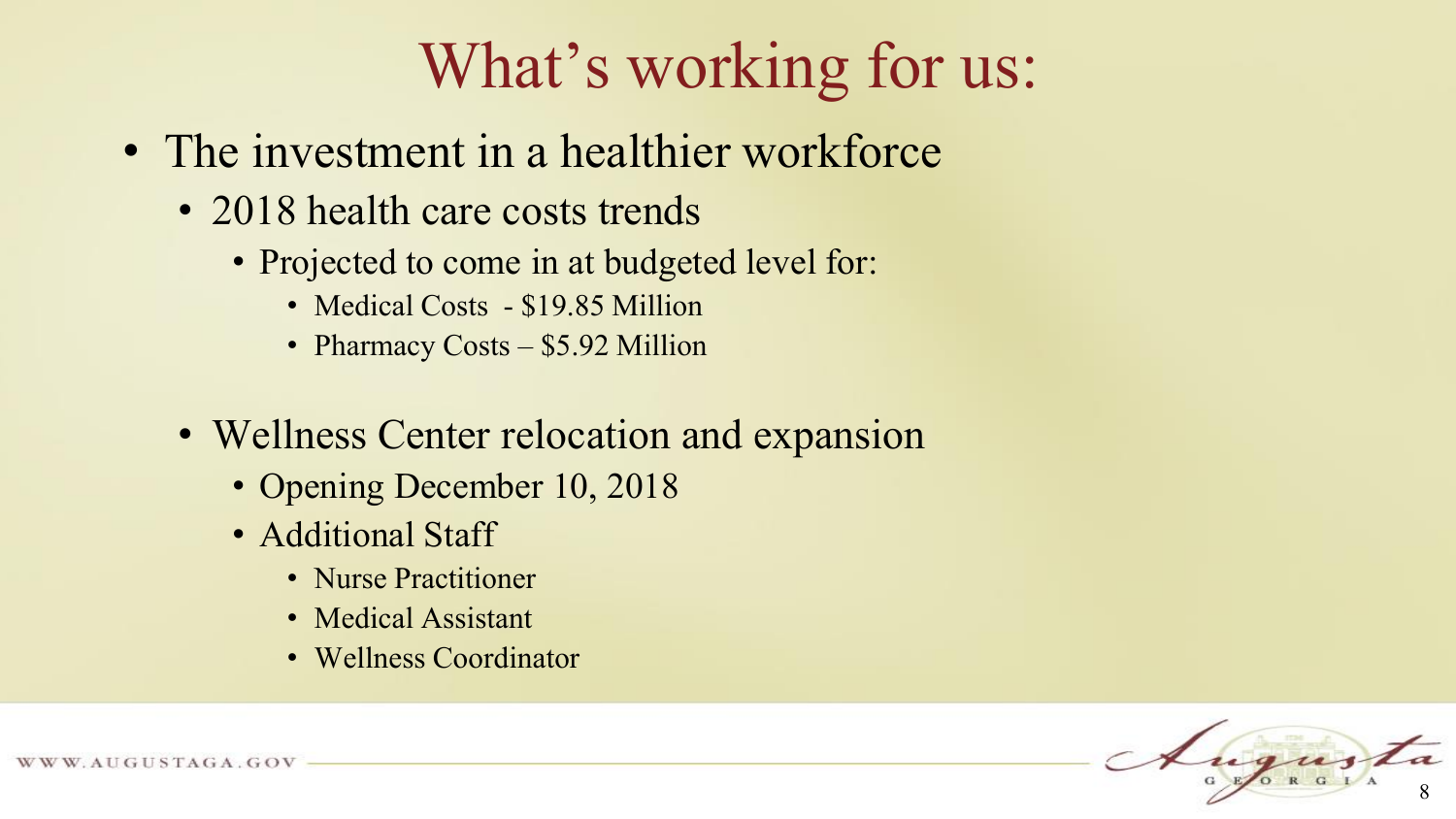### Investment in ourselves

- Started in 2018 with:
	- Compensation Study resulted in
		- COLA for all employees  $(1.5\%$  effective January 1, 2018)
		- Market adjustment to new paygrade minimums (effective March 16, 2018)
		- Longevity Increases (paygrades 4 thru 14, effective March 29, 2018)
	- Increase in pension multiplier from 1.65 to 2
		- Effective July 1, 2018
		- Increase in employee contribution from 4% to 6.25% effective January 1, 2019
		- Increase in employer contribution

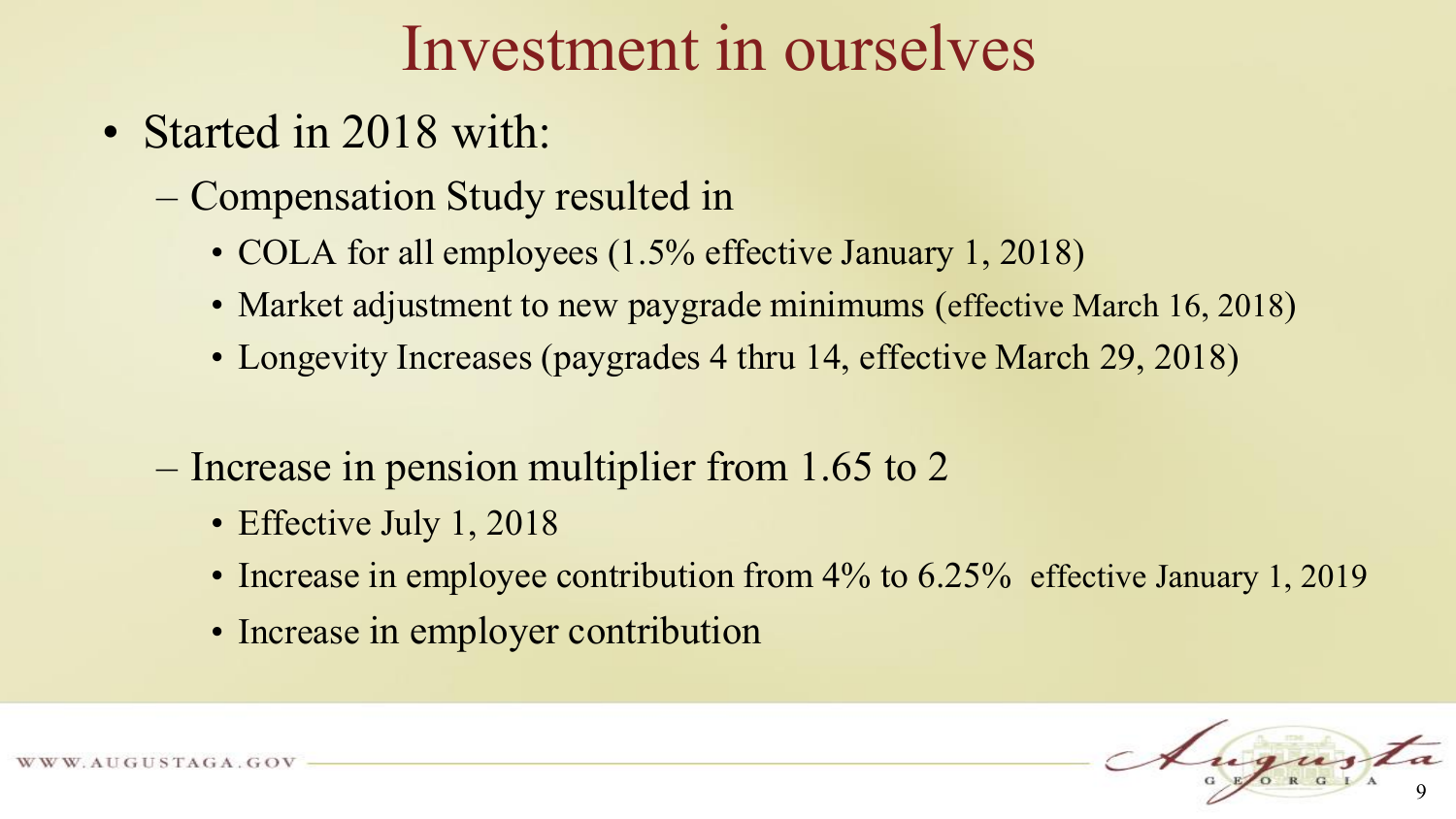#### Pension Benefits

| <b>Joe Smith</b>                         | annual salary  | \$25,000        | \$35,000                                   | \$50,000          |
|------------------------------------------|----------------|-----------------|--------------------------------------------|-------------------|
| <b>Effect of change to</b>               |                |                 |                                            |                   |
| employee contribution                    |                |                 | <b>Annual Employee Contribution Amount</b> |                   |
| current rate                             | 4.00%          | \$1,000.00      | \$1,400.00                                 | 2,000.00<br>\$    |
| proposed rate                            | 6.25%          | \$1,562.50      | \$2,187.50                                 | \$<br>3,125.00    |
| difference per year                      |                | \$<br>562.50    | \$<br>787.50                               | \$<br>1,125.00    |
| difference per pay period                |                | \$<br>21.63     | \$<br>30.29                                | \$<br>43.27       |
| <b>Effect of change to</b>               |                |                 |                                            |                   |
| increase multiplier                      | <b>Current</b> | <b>Proposed</b> |                                            |                   |
|                                          | 1.65%          | 2.00%           |                                            |                   |
| <b>Years of Service (YOS)</b>            | 30             | 30              |                                            |                   |
|                                          | 49.5%          | 60.0%           |                                            |                   |
| increase to benefit                      | 10.5%          |                 |                                            |                   |
| <b>Average Final Earnings*</b>           |                | \$<br>27,000    | $\zeta$<br>37,800                          | $\zeta$<br>54,000 |
| <b>Current YOS multiplier</b>            |                | 49.5%           | 49.5%                                      | 49.5%             |
| <b>Current Annual retirement benefit</b> |                | \$13,365.00     | \$18,711.00                                | \$26,730.00       |
| <b>Average Final Earnings*</b>           |                | \$<br>27,000    | $\zeta$<br>37,800                          | \$<br>54,000      |
| Proposed YOS multiplier                  |                | 60.0%           | 60%                                        | 60.0%             |
| Proposed New Annual retirement benefit   |                | \$16,200.00     | \$22,680.00                                | \$32,400.00       |
| <b>Increased Benefit Per Year</b>        |                | \$2,835.00      | \$3,969.00                                 | \$<br>5,670.00    |

\* Estimated Average Final Earnings are 8% higher than current salary since employee's salaries typically increase over their course of employment

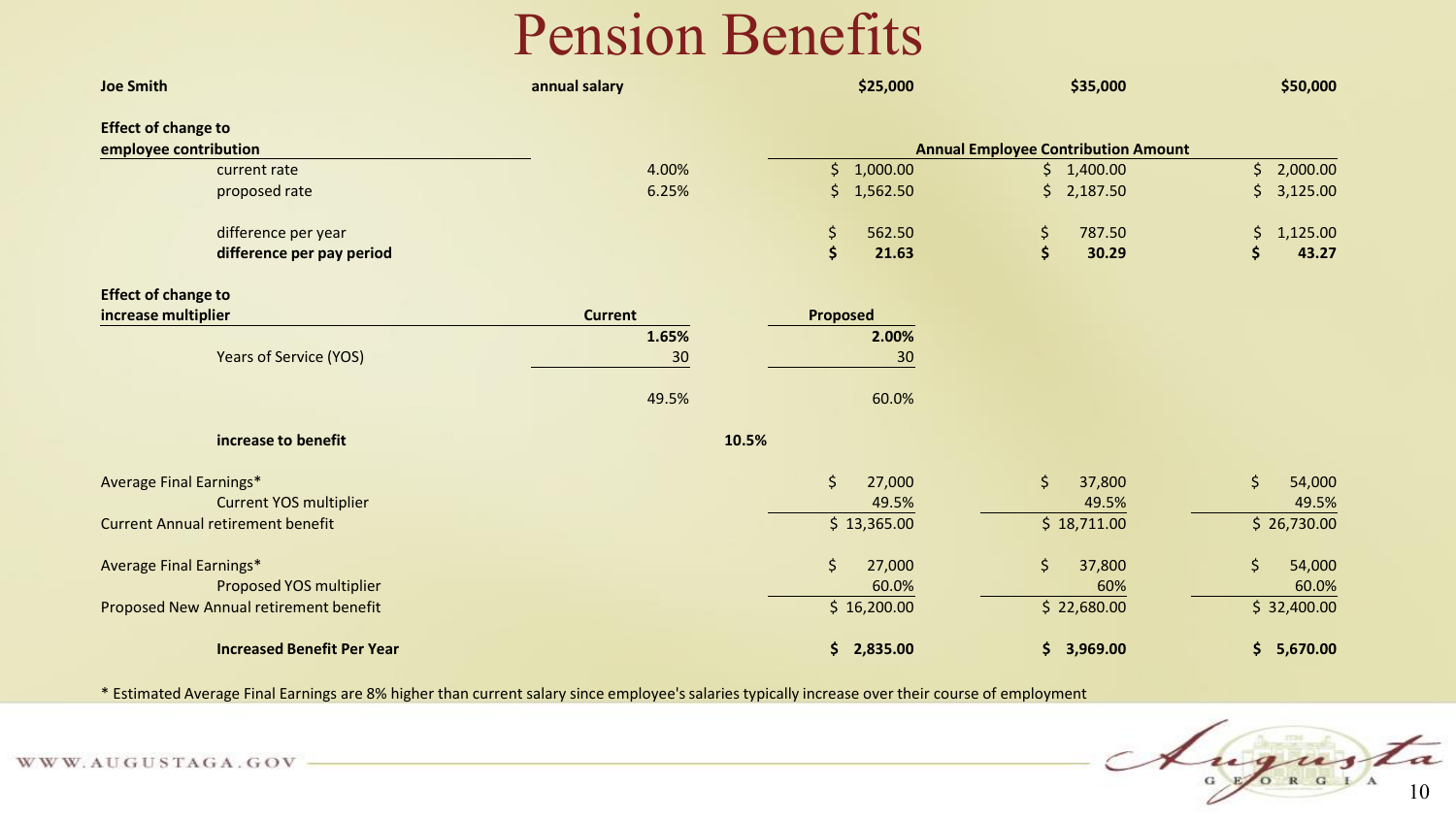### Investment in ourselves

- Continues in 2019 by providing
	- COLA (1.5%) for all employees effective July 1, 2019
	- Longevity Increases for employees effective May 2019
		- With 10+ years of service
		- Expand range to include paygrades 15 thru 23
		- Employee in paygrades 4 thru 14 now meeting minimum YOS

• Collecting additional data to determine program effectiveness on retention

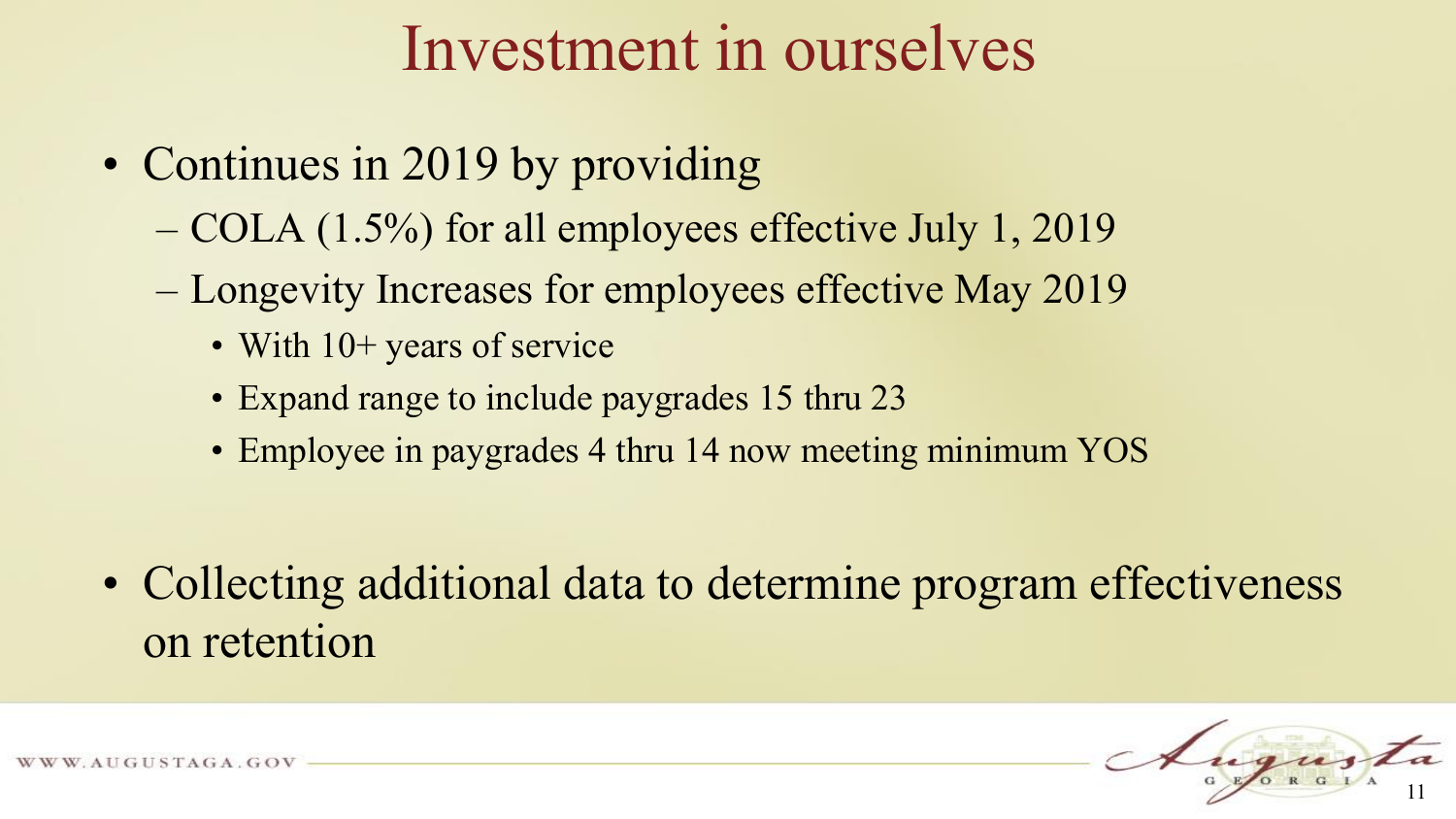### Longevity Increase

|              | Grade    | Grade    | Grade     | Grade    | Grade    | Grade     | Grade    | Grade     | Grade    | <b>Grand</b> | <b>Effective</b> |
|--------------|----------|----------|-----------|----------|----------|-----------|----------|-----------|----------|--------------|------------------|
| <b>Fund</b>  | 15       | 16       | 17        | 18       | 19       | 20        | 21       | 22        | 23       | <b>Total</b> | 5/1/2019         |
| 101          | \$21,678 | \$41,105 | \$28,804  | \$45,591 | \$12,037 | \$27,549  | \$56,412 | \$20,890  | \$30,202 | \$284,267    | \$191,660        |
| 216          | \$1,561  |          | \$5,109   | \$2,372  | \$12,720 | \$2,670   |          |           |          | \$24,433     | \$15,880         |
| 217          |          | \$2,225  |           |          |          |           |          |           |          | \$2,225      | \$1,450          |
| 221          |          |          |           |          |          |           | \$5,433  |           |          | \$5,433      | \$3,530          |
| 274          | \$39,745 | \$1,587  | \$97,661  |          |          | \$151,722 |          | \$70,705  |          | \$361,420    | \$234,920        |
| 329          |          |          | \$3,887   |          | \$3,136  |           | \$3,438  | \$3,594   |          | \$14,054     | \$9,140          |
| 506          | \$1,817  | \$20,526 | \$21,328  | \$10,178 | \$27,043 | \$5,932   | \$15,091 | \$24,421  | \$3,036  | \$129,372    | \$89,920         |
| 541          |          |          |           |          | \$3,236  |           |          |           |          | \$3,236      | \$2,100          |
| 542          |          | \$4,490  |           |          |          |           |          |           |          | \$4,490      | \$2,920          |
| 551          | \$1,569  |          | \$4,317   |          |          |           |          |           | \$2,280  | \$8,166      | \$5,310          |
| 581          |          |          | \$6,351   | \$1,744  | \$4,978  |           | \$2,178  |           |          | \$15,252     | \$9,910          |
| 611          |          |          | \$2,389   | \$2,653  |          |           |          |           |          | \$5,042      | \$3,280          |
| <b>Total</b> | \$66,370 | \$69,934 | \$169,847 | \$62,539 | \$63,150 | \$187,873 | \$82,553 | \$119,610 | \$35,517 | \$857,392    | \$570,010        |



WWW.AUGUSTAGA.GOV -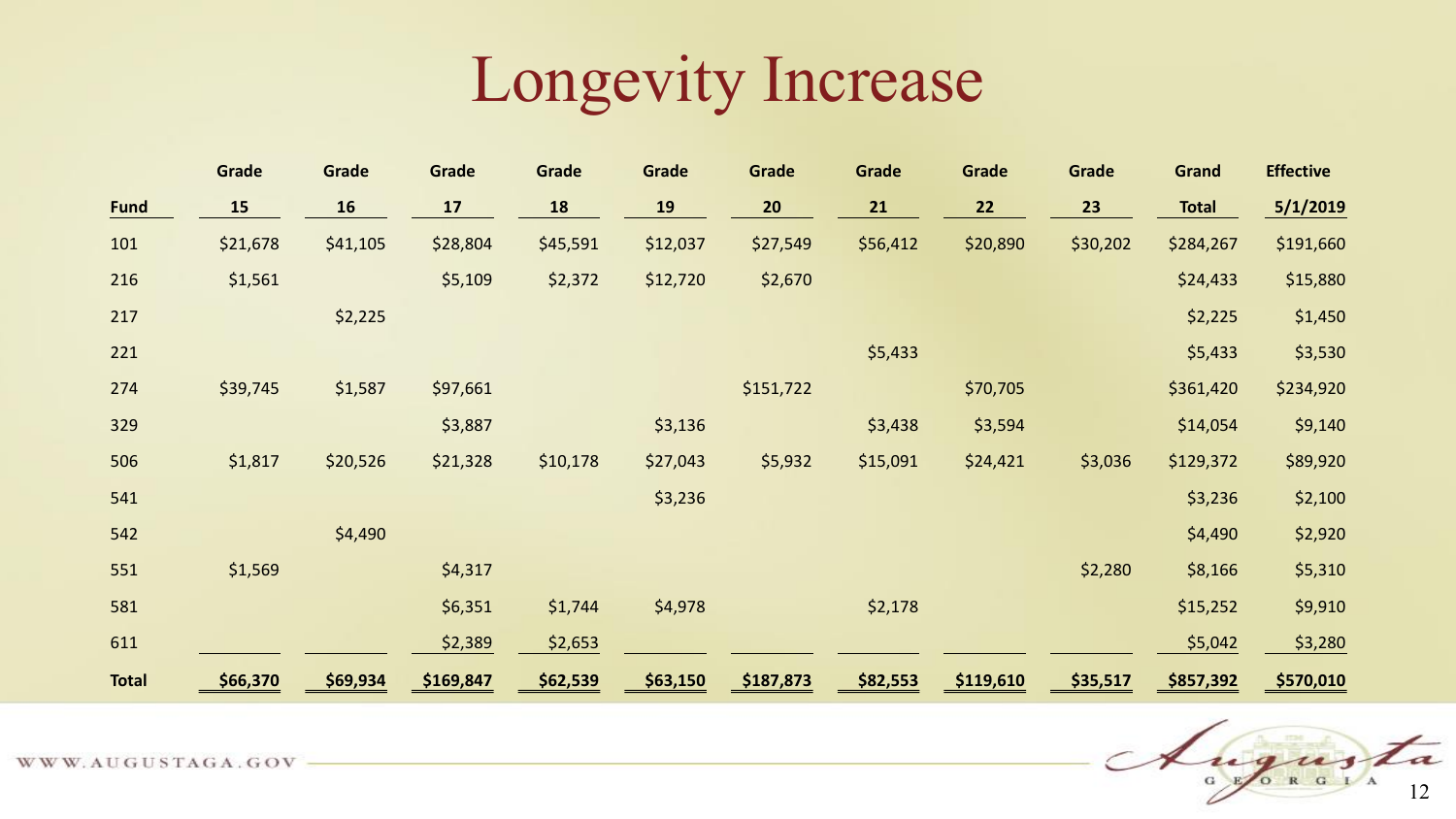### Longevity Increase Examples

| <b>Department</b>              | <b>PCN Description</b>                   | Grade | Length of<br><b>Service</b><br>9/8/2018 | Longevity<br>Inc % | <b>Current</b><br><b>Salary</b> | Longevity<br><b>Increase</b> | <b>Final Salary</b> |
|--------------------------------|------------------------------------------|-------|-----------------------------------------|--------------------|---------------------------------|------------------------------|---------------------|
| <b>PROCUREMENT</b>             | <b>BID &amp; CONTRACT SPECIALIST III</b> | 17    | 10.43                                   | 4%                 | \$39,413.58                     | \$1,576.54                   | \$40,990.12         |
| <b>INFORMATION TECHNOLOGY</b>  | <b>IT PROJECT MANAGER II</b>             | 23    | 14.61                                   | 4%                 | \$64,321.97                     | \$2,572.88                   | \$66,894.85         |
| <b>CLERK OF SUPERIOR COURT</b> | <b>COURT SUPPORT SUPERVISOR</b>          | 16    | 19.56                                   | 5%                 | \$40,186.27                     | \$2,009.31                   | \$42,195.58         |
| <b>MARSHAL</b>                 | <b>SECURITY DEPUTY</b>                   | 15    | 13.92                                   | 4%                 | \$39,230.15                     | \$1,569.21                   | \$40,799.36         |
| <b>ENGINEERING</b>             | <b>OPERATIONS MANAGER</b>                | 21    | 36.00                                   | 6%                 | \$51,371.00                     | \$3,082.26                   | \$54,453.26         |
| <b>PARKS AND RECREATION</b>    | <b>PARKS MAINTENANCE SUPT</b>            | 21    | 29.16                                   | 6%                 | \$63,456.60                     | \$3,807.40                   | \$67,264.00         |
| E911                           | <b>E911 SHIFT SUPERVISOR</b>             | 19    | 18.72                                   | 5%                 | \$50,311.80                     | \$2,515.59                   | \$52,827.39         |
| <b>FIRE SUPPRESSION</b>        | <b>FIREFIGHTER II</b>                    | 15    | 21.44                                   | 6%                 | \$36,794.94                     | \$2,207.70                   | \$39,002.64         |
| <b>UTILITIES</b>               | <b>PLANT OPERATOR, LEAD II</b>           | 19    | 11.74                                   | 4%                 | \$45,738.00                     | \$1,829.52                   | \$47,567.52         |

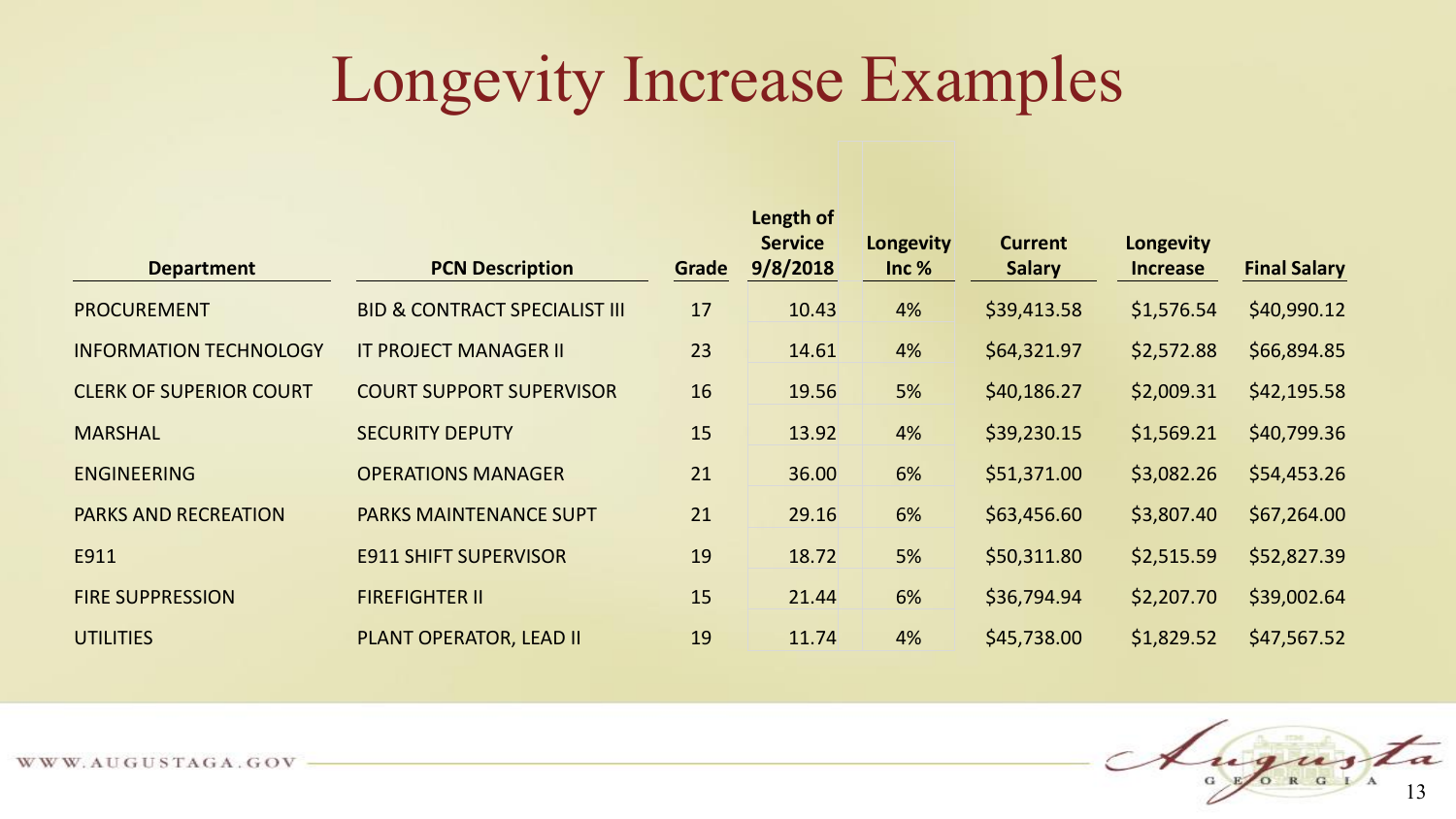### Organizational Development

• Recently Reviewed operation in three departments

- Human Resources
- Recreation and Parks
- Environmental Services

• The recommended budget adds resources to each



AUGUSTAGA.GOV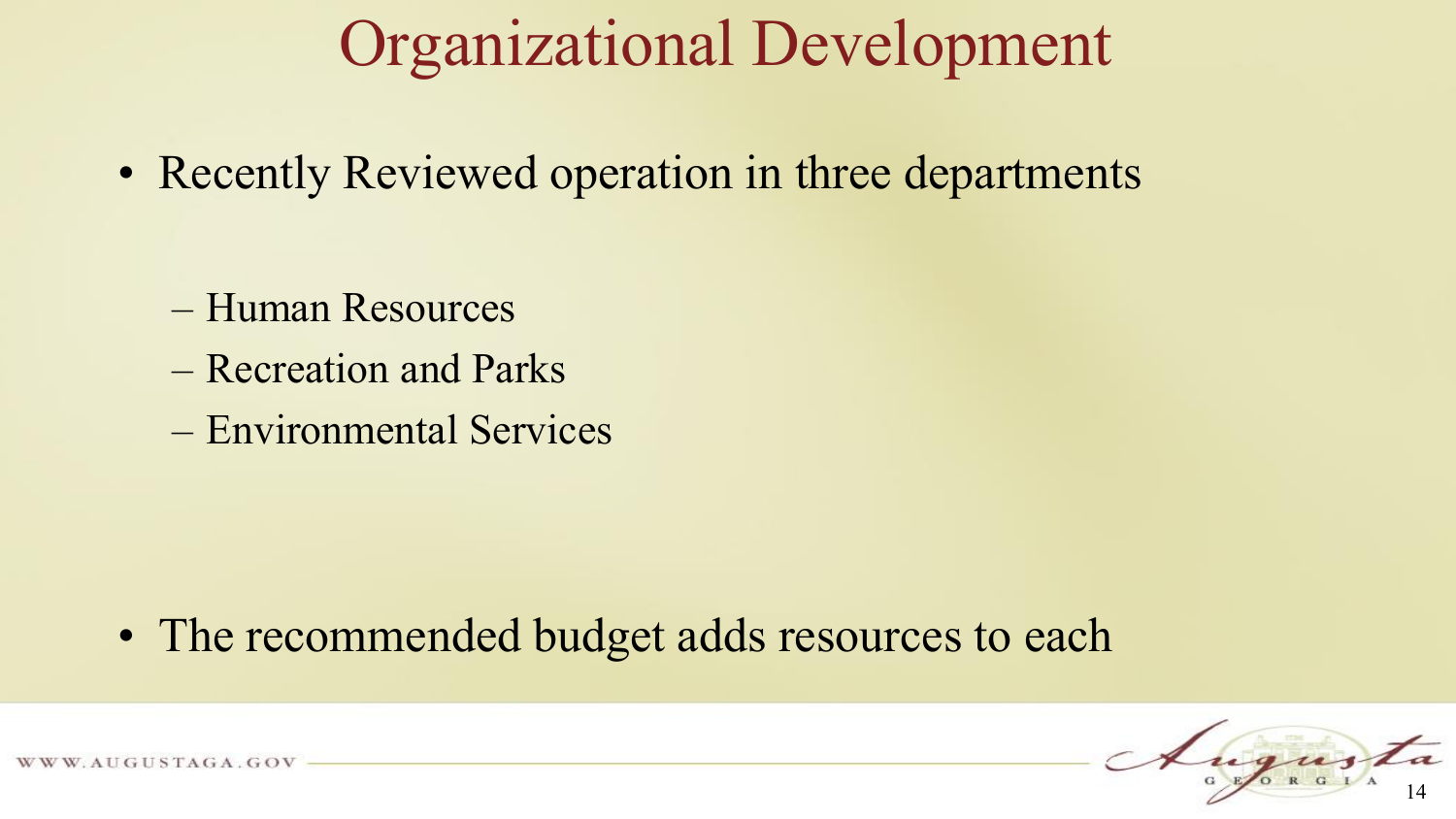### Organizational Development

- Human Resources
	- Establish a training and organizational development function
	- Help departments and employees learn new policies and procedures
	- Develop a training curriculum to prepare employees to advance
- Recreations and Parks
	- Generate new revenue through new special events
	- Re-organize the department to better support its mission
	- Improve maintenance in cemeteries and downtown
	- Further the Masterplan
	- Reduce reliance on contracts; improve security
- Environmental Services
	- Reduce reliance on contractors
	- Improve department operational effectiveness

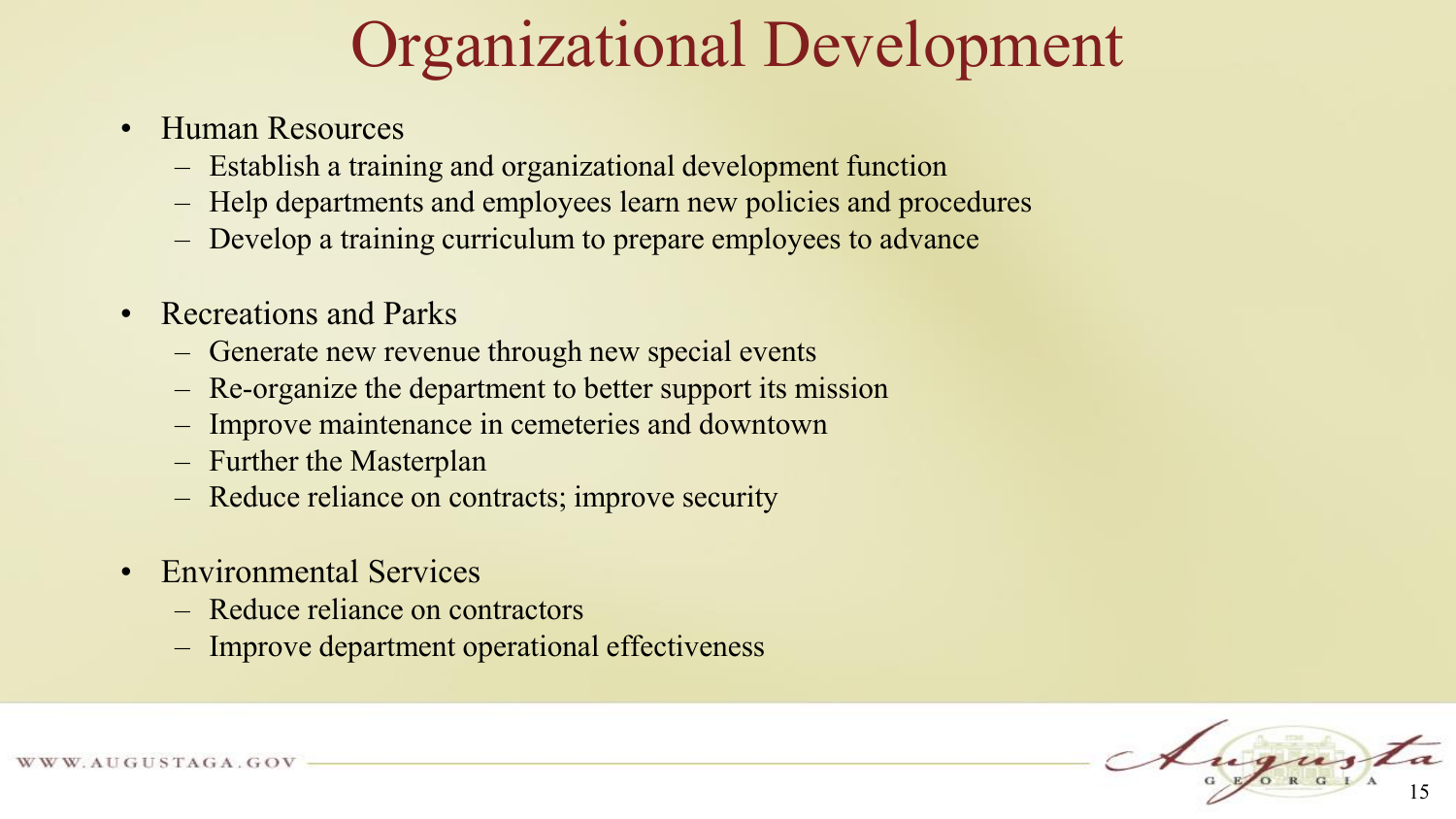### Leisure Services

• Part of master plan implementation

• Special Events Focus

|                                  | <b>Projected</b> |                              |             |                     |    |              |  |  |
|----------------------------------|------------------|------------------------------|-------------|---------------------|----|--------------|--|--|
| <b>Event</b>                     |                  | <b>Revenue</b>               |             | <b>Expenditures</b> |    | <b>Net</b>   |  |  |
| <b>Concerts at Lake Olmstead</b> | $\mathsf{S}$     | 296,600                      | \$          | 203,200             | \$ | 93,400       |  |  |
| 5K race                          | \$               | 8,500                        | $\varsigma$ | 6,400               | \$ | 2,100        |  |  |
| <b>Bridge the Gap</b>            | \$               | 47,500                       | $\zeta$     | 33,730              | \$ | 13,770       |  |  |
| Kids Palooza                     | $\mathsf{S}$     | 26,500                       | $\zeta$     | 19,500              | \$ | 7,000        |  |  |
| 2020 Soul Festival -seed money   | $\varsigma$      | $\qquad \qquad \blacksquare$ | \$          | 100,000             |    | \$ (100,000) |  |  |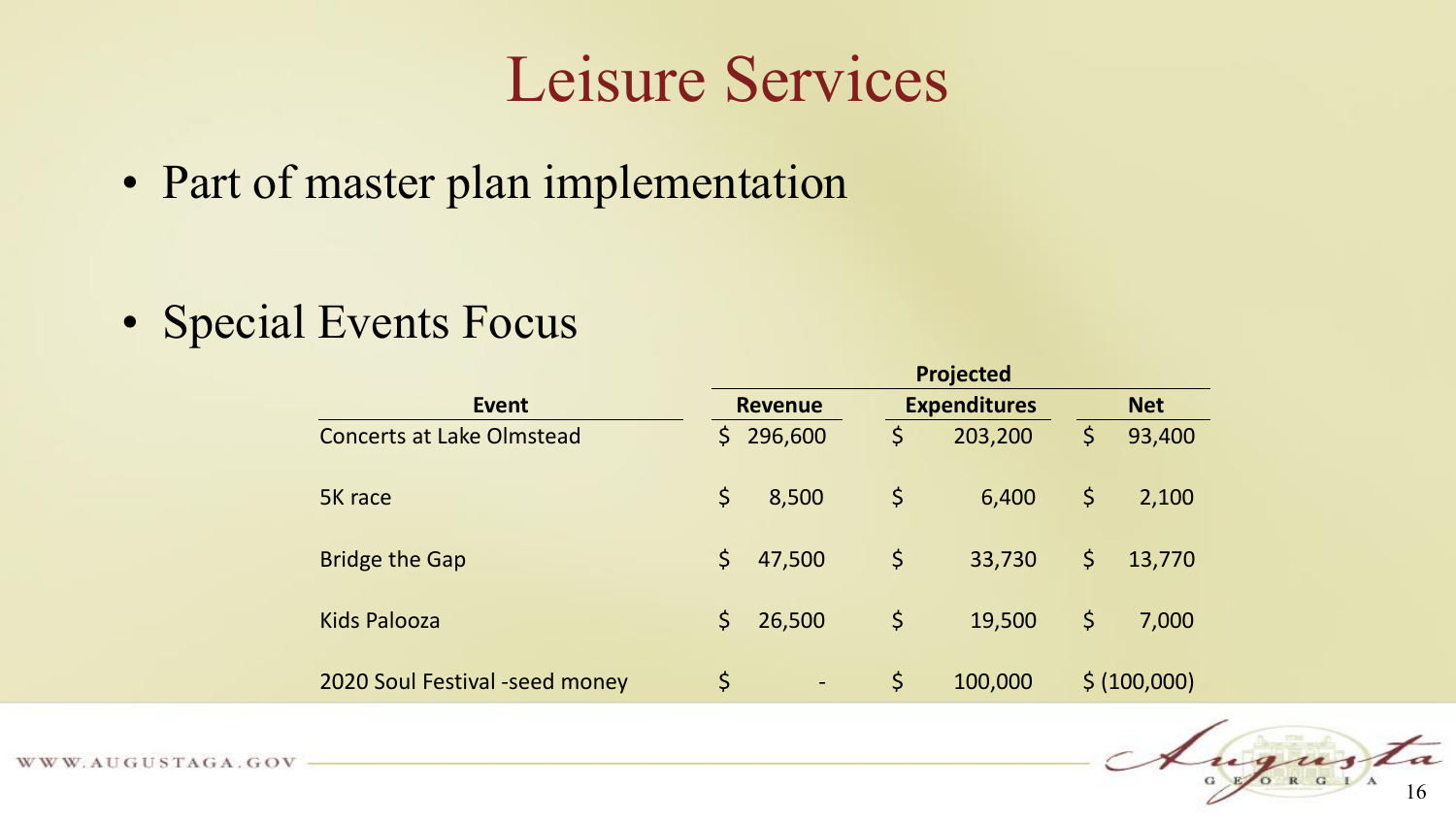### Station 20

• Anticipated to be in service 4<sup>th</sup> quarter 2019

- Additional staff in 2019 Budget
	- Lieutenants 3
	- Firefighter Engineer 3
	- Firefighter II 6

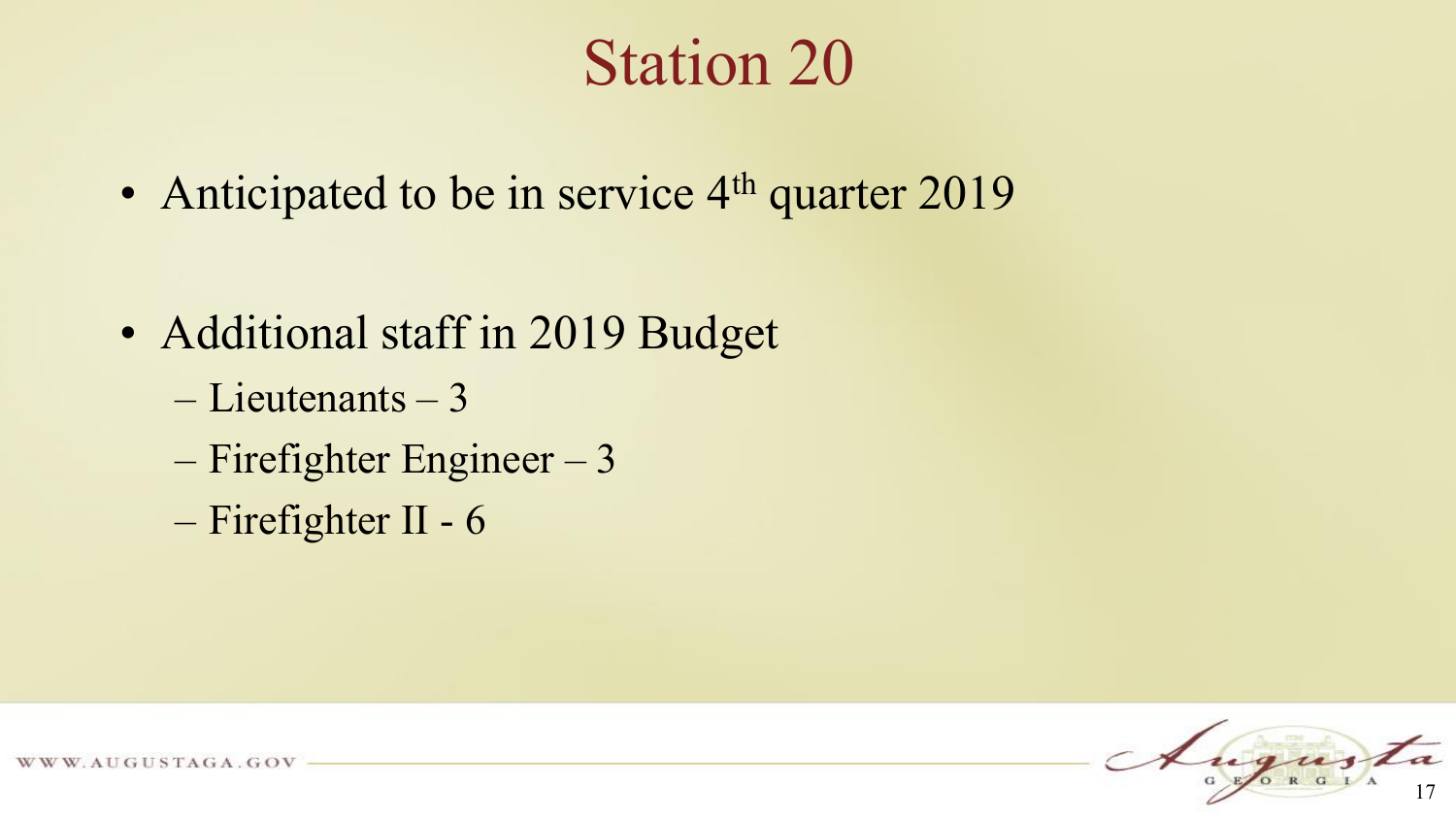#### Enhancements Recommended For 2019

- New Personnel TAB 5 in budget document
	- Re-establish 7 positions of 48 eliminated in 2018
		- Additional 30 positions were left unfunded in 2018
	- Create new positions in:
		- General Fund
			-
			- Information Technology **Human Resources**
			- Central Services (part time) District Attorney
			- Public Defender Recreation
			- Code Enforcement
		- Special Revenue & Enterprise Funds
			- Fire Department Utilities
			- Environmental Services Garbage Collection
			-

– Board of Elections Office of the Mayor (part time)

– Fleet Management Augusta Regional Airport

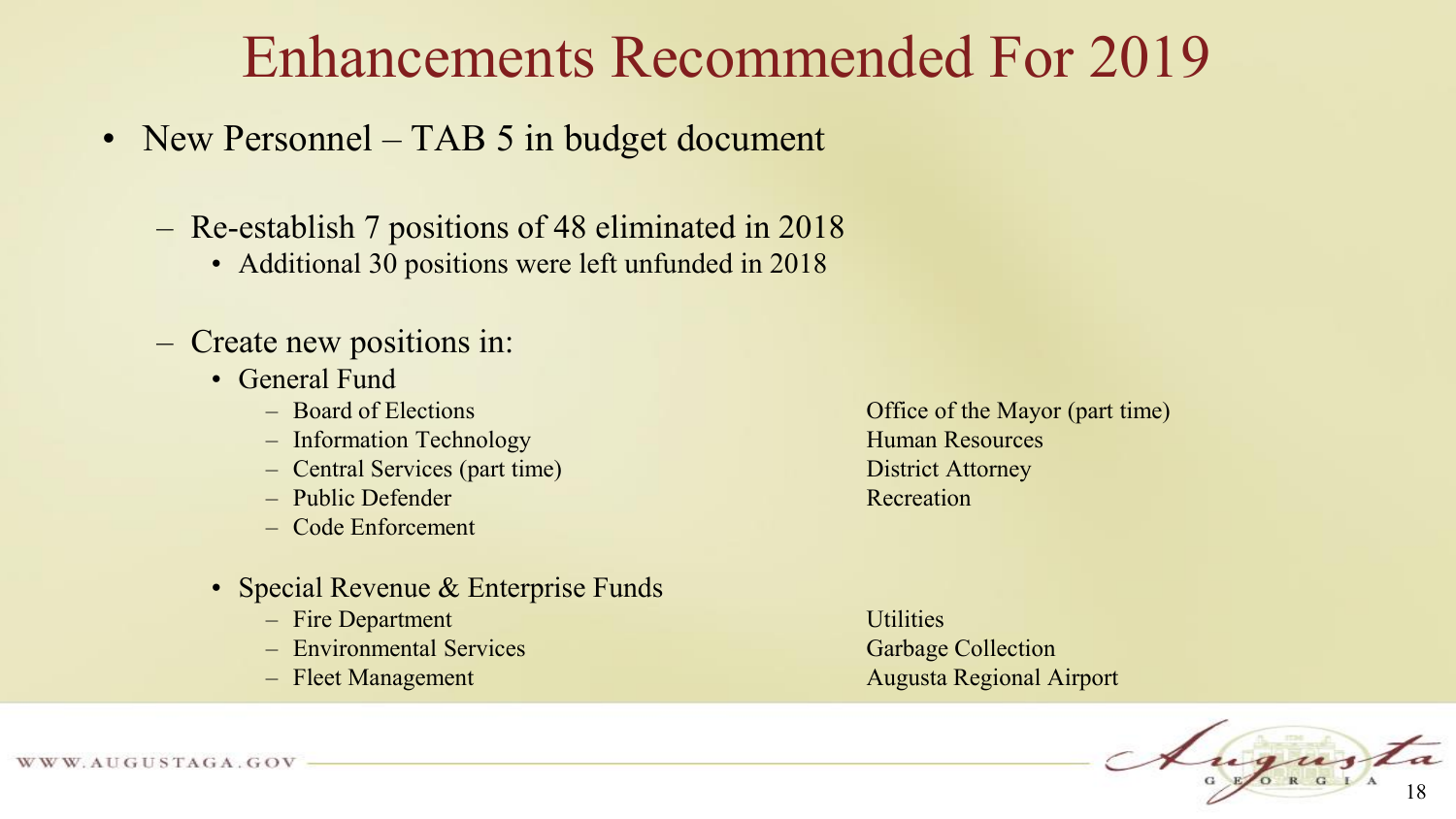#### New Personnel - recommended

|  |                                    |                   |                                |                                                                                                             |                 |               |                 | <b>Department</b>        | <b>Projected</b> |
|--|------------------------------------|-------------------|--------------------------------|-------------------------------------------------------------------------------------------------------------|-----------------|---------------|-----------------|--------------------------|------------------|
|  | <b>Department</b>                  | <b>Org Key</b>    | Quantity                       | <b>Job Title</b>                                                                                            | <b>Grade</b>    | <b>Salary</b> | <b>Benefits</b> | <b>Total</b>             | <b>Revenue</b>   |
|  | Clerk of Commission                | 101-01-1310       |                                | Records Management Clerk (restored from 2018 abolished list)<br><b>Administrator recommends July 1,2019</b> | 8               | 14,251.00     | 6,383.00        | 20,634.00                |                  |
|  |                                    |                   | $\mathbf{1}$                   | <b>Clerk of Commission</b>                                                                                  |                 |               |                 | 20,634.00                |                  |
|  |                                    |                   |                                |                                                                                                             |                 |               |                 |                          |                  |
|  | * Mayor                            | 101-01-3110       | $\mathbf{o}$                   | <b>Part-time Administrative Assistant</b><br><b>Mayor</b>                                                   |                 | 15,000.00     | 1,147.50        | 16,147.50<br>16,147.50   |                  |
|  |                                    |                   |                                |                                                                                                             |                 |               |                 |                          |                  |
|  | * Board of Elections               | $101 - 01 - 4110$ | 1                              | Deputy Registrar                                                                                            | 8               | 27,206.00     | 12,584.76       | 39,790.76                |                  |
|  |                                    |                   | $\mathbf{1}$                   | <b>Board of Elections</b>                                                                                   |                 |               |                 | 39,790.76                |                  |
|  |                                    |                   |                                |                                                                                                             |                 |               |                 |                          |                  |
|  | Information Technology             | $101 - 01 - 5410$ | $\mathbf{1}$                   | Radio System Manager Administrator recommends July 1, 2019                                                  | 25<br>28        | 31,318.00     | 8,769.82        | 40.087.82                |                  |
|  |                                    | $101 - 01 - 5410$ | $\mathbf{1}$<br>$\overline{2}$ | Network Engineer (restored from 2018 abolished list)<br><b>Information Technology</b>                       |                 | 90,000.00     | 21,366.50       | 111,366.50<br>151,454.32 |                  |
|  |                                    |                   |                                |                                                                                                             |                 |               |                 |                          |                  |
|  | <b>Human Resources</b>             | $101 - 01 - 5510$ | $\mathbf{1}$                   | <b>Employee Relations Training Manager</b>                                                                  | 24              | 59,820.00     | 17,145.83       | 76,965.83                |                  |
|  |                                    | $101 - 01 - 5510$ | 1                              | HR File Clerk (funded by HR part time budget)                                                               | 8               | 27,206.00     | 12,584.76       | 39,790.76                |                  |
|  |                                    |                   | $\overline{2}$                 | <b>Human Resources</b>                                                                                      |                 |               |                 | 116,756.59               |                  |
|  |                                    |                   |                                |                                                                                                             |                 |               |                 |                          |                  |
|  | * Central Services Admin           | $101 - 01 - 6210$ |                                | PT Admin Assistant (Real Estate)                                                                            |                 | 14,509.87     | 1,110.00        | 15,619.87                |                  |
|  |                                    |                   | $\mathbf{o}$                   | <b>Augusta 311</b>                                                                                          |                 |               |                 | 15,619.87                |                  |
|  | * Circuit Court                    | 101-02-1112       | $\mathbf{1}$                   | Secretary I (restored from 2018 abolished list)                                                             | 6               | 24,615.00     | 12,222.41       | 36,837.41                |                  |
|  |                                    |                   |                                |                                                                                                             |                 |               |                 | 36,837.41                |                  |
|  |                                    |                   |                                |                                                                                                             |                 |               |                 |                          |                  |
|  |                                    |                   |                                | (2) DA Investigator $@$ 48,500 - to provide each judge team own                                             |                 |               |                 |                          |                  |
|  | * District Attorney                | 101-02-1310       | 2                              | Investigator due to increase in cases                                                                       | 20 <sub>2</sub> | 97,000.00     | 31,125.45       | 128, 125. 45             | 61,500.00        |
|  |                                    | 101-02-1310       | $\mathbf{1}$                   | Assistant District Attorney - to provide each judge team with 3                                             | 22              | 54,800.00     | 16,443.78       | 71,243.78                | 34,197.00        |
|  |                                    |                   |                                | ADAs due to increase in cases                                                                               |                 |               |                 |                          |                  |
|  |                                    | 101-02-1310       | $\mathbf{1}$                   | Secretary (restored from 2018 abolished list)                                                               | 6               | 24,615.00     | 12,222.41       | 36,837.41                | 17,682.00        |
|  |                                    |                   | $\overline{4}$                 | <b>District Attorney</b>                                                                                    |                 |               |                 | 236,206.64               | 113,379.00       |
|  |                                    |                   |                                | Assistant Public Defender - supplement Judge Wright's court due to                                          |                 |               |                 |                          |                  |
|  | * Public Defender - Superior Court | $101 - 02 - 2510$ | $\mathbf{1}$                   | Circuit PD no longer serving in court on a daily basis                                                      | 22              | 54,800.00     | 16,443.78       | 71,243.78                | 21,373.00        |
|  |                                    |                   | $\mathbf{1}$                   | <b>Public Defender - Superior Court</b>                                                                     |                 |               |                 | 71,243.78                | 21,373.00        |
|  |                                    |                   |                                |                                                                                                             |                 |               |                 |                          |                  |
|  | * Public Defender - State Court    | $101 - 02 - 2511$ | $\mathbf{1}$                   | Assistant Public Defender - allow time for the supervisors to monitor                                       | 22              | 54,800.00     | 16,443.78       | 71,243.78                |                  |
|  |                                    |                   |                                | new attorneys - Administrator recommends one                                                                |                 |               |                 |                          |                  |
|  |                                    |                   | $\mathbf{1}$                   | <b>Public Defender - State Court</b>                                                                        |                 |               |                 | 71,243.78                |                  |
|  | * Engineering-Highway and Street   | 101-04-1110       | $\mathbf{1}$                   | Engineering Inspector II (restored from 2018 abolished list)                                                | 18              | 40,162.00     | 14,396.66       | 54,558.66                |                  |
|  |                                    |                   | $\mathbf{1}$                   | <b>Engineering-Highway and Street</b>                                                                       |                 |               |                 | 54,558.66                |                  |
|  |                                    |                   |                                |                                                                                                             |                 |               |                 |                          |                  |
|  | <b>Recreation-Administration</b>   | 101-06-1110       |                                | Program Manager                                                                                             | 22              | 54,187.00     | 16,358.05       | 70,545.05                |                  |
|  |                                    | 101-06-1110       |                                | <b>Deputy Director Special Events</b>                                                                       | 28              | 75,789.00     | 19,379.09       | 95,168.09                |                  |
|  |                                    | 101-06-1110       |                                | Deputy Director Finance & Administration                                                                    | 28              | 75,789.00     | 19,379.09       | 95,168.09                |                  |
|  | Recreation-General Shop            | 101-06-1122       | $\overline{2}$                 | $(2)$ Full time Park Ranger @ 29,798                                                                        | 1O              | 59,596.00     | 25,894.50       | 85,490.50                |                  |
|  | * Recreation-Riverwalk             | 101-06-1495       |                                | Marketing/Customer Service Coordinator                                                                      | 17              | 38,866.00     | 14,215.41       | 53,081.41                |                  |
|  |                                    |                   | 6                              | <b>Recreation</b>                                                                                           |                 |               |                 | 399,453.15               |                  |
|  | * Code Enforcement                 | 101-07-2910       | 2                              | (2) Code Enforcement Officers @ 37,571                                                                      | 16              | 75,142.00     | 28,068.61       | 103,210.61               |                  |
|  |                                    |                   | $\overline{2}$                 | <b>Code Enforcement</b>                                                                                     |                 |               |                 | 103,210.61               |                  |
|  |                                    |                   |                                |                                                                                                             |                 |               |                 |                          |                  |
|  |                                    |                   | 22                             | <b>Total General Fund</b>                                                                                   |                 |               |                 | 1,333,157.06 134,752.00  |                  |



WWW.AUGUSTAGA.GOV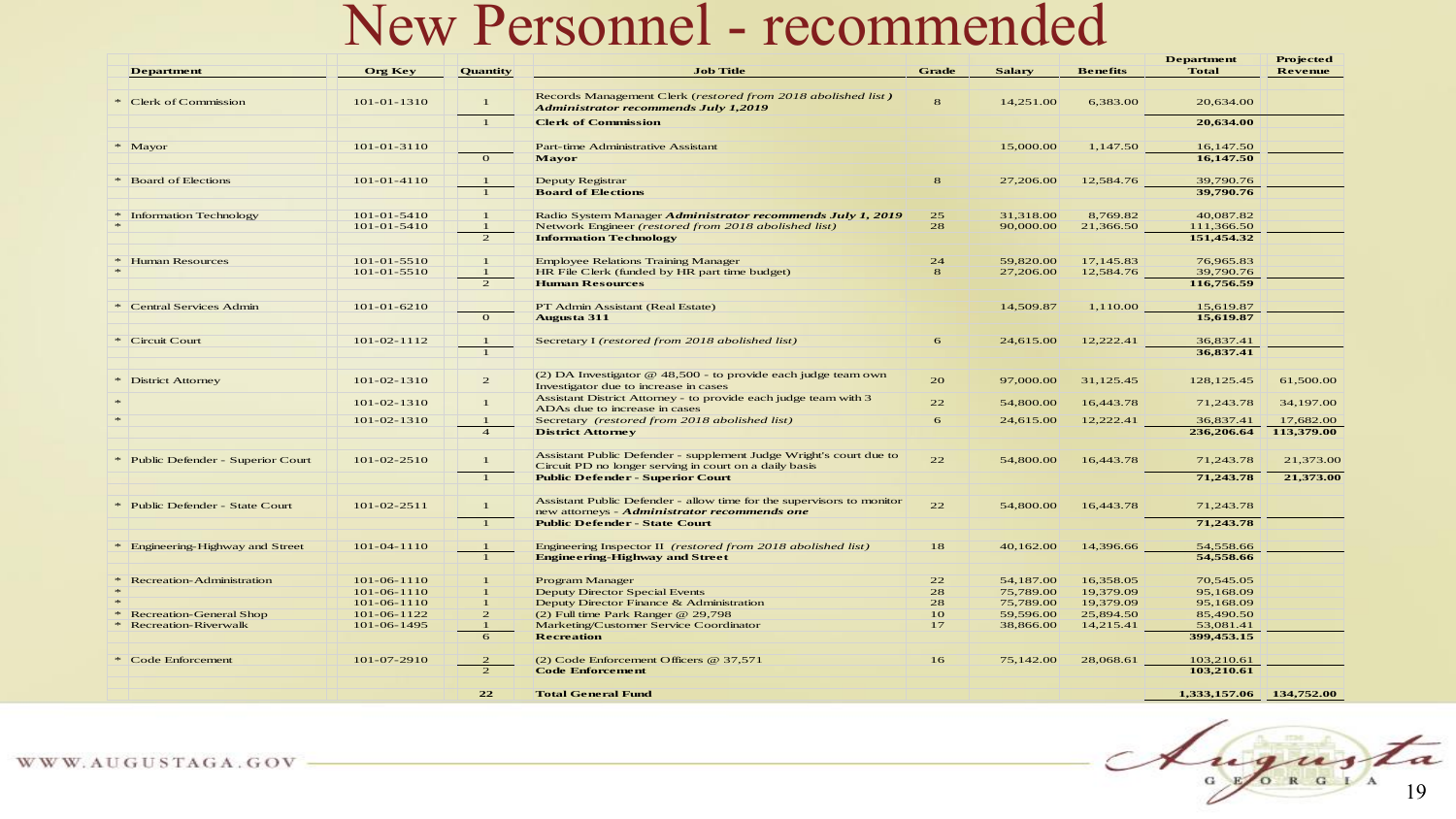#### New Personnel - recommended

|                               |                |                 |                                                                  |              |               |                 | <b>Department</b> | Projected            |
|-------------------------------|----------------|-----------------|------------------------------------------------------------------|--------------|---------------|-----------------|-------------------|----------------------|
| <b>Department</b>             | <b>Org Key</b> | <b>Quantity</b> | <b>Job Title</b>                                                 | <b>Grade</b> | <b>Salary</b> | <b>Benefits</b> | <b>Total</b>      | Revenue              |
| <b>Fire Department</b>        | 274-03-5210    | $\mathbf{3}$    | (3) Fire Lieutenant 24hr for Station 20-EIGHT pp                 | 20           | 44,819.08     | 15,047.95       | 59,867.02         |                      |
|                               | 274-03-5210    | 3               | (3) Firefighter Engineer 24hr for Station 20-EIGHT pp            | 17           | 35,876.31     | 13,797.30       | 49,673.61         |                      |
|                               | 274-03-5210    | 6               | (6) Firefighter II 24hr for Station 20-EIGHT pp                  | 13           | 62,185.85     | 26,256.69       | 88,442.54         |                      |
|                               |                | 12              | <b>Total Fire Protection Fund</b>                                |              |               |                 | 197,983.17        |                      |
|                               |                |                 |                                                                  |              |               |                 |                   |                      |
| $*$<br><b>Utilities</b>       | 506-04-3580    |                 | Plant Mechanic I                                                 | 12           | 32,389.00     | 13,309.60       | 45,698.60         |                      |
|                               | 506-04-3580    |                 | Plant Mechanic I                                                 | 12           | 32,389.00     | 13,309.60       | 45,698.60         |                      |
|                               | 506-04-3580    |                 | Plant Mechanic III (restored from 2018 abolished list)           | 16           | 37,571.00     | 14,034.30       | 51,605.30         |                      |
|                               | 506-04-3580    |                 | Plant Mechanic III (restored from 2018 abolished list)           | 16           | 37,571.00     | 14,034.30       | 51,605.30         |                      |
|                               | 506-04-3430    | $\mathbf{1}$    | <b>Engineering Inspector 1</b>                                   | 17           | 38,866.00     | 14,215.41       | 53,081.41         |                      |
|                               | 506-04-3410    |                 | <b>CMOM</b> Technician III                                       | 14           | 34,980.00     | 13,671.95       | 48,651.95         |                      |
|                               | 506-04-3210    |                 | Meter Specialist, Senior                                         | 12           | 32,389.00     | 13,309.60       | 45,698.60         |                      |
| $*$                           | 506-04-3210    |                 | <b>Customer Service Clerk I</b>                                  | 6            | 24,615.00     | 12,222.41       | 36,837.41         |                      |
|                               |                | 8               | <b>Total Utilities Fund</b>                                      |              |               |                 | 378,877.18        |                      |
|                               |                |                 |                                                                  |              |               |                 |                   |                      |
| <b>Environmental Services</b> | 541-04-4210    |                 | <b>Administrative Assistant</b>                                  | 10           | 29,798.00     | 12,947.25       | 42,745.25         |                      |
|                               | 541-04-4210    |                 | <b>Operations Manager</b>                                        | 19           | 45,738.00     | 15,176.46       | 60,914.46         |                      |
|                               | 541-04-4210    | $\mathbf{1}$    | <b>Deputy Director-ES Operations</b>                             | 28           | 75,789.00     | 19,379.09       | 95,168.09         |                      |
|                               | 541-04-4210    | $\mathbf{1}$    | <b>Heavy Equipment Technician</b>                                | 18           | 40,162.00     | 14,396.66       | 54,558.66         |                      |
|                               | 541-04-4210    | $\mathbf{1}$    | <b>Accounting Clerk</b>                                          | 8            | 27,206.00     | 12,584.76       | 39,790.76         |                      |
| $\rightarrow$                 | 541-04-4550    | $\mathbf{1}$    | Administrative Assistant (Compressed Natural Gas)                | 10           | 29,798.00     | 12,947.25       | 42,745.25         |                      |
|                               |                | 6               | <b>Total Waste Management Fund</b>                               |              |               |                 | 335,922.47        |                      |
| * Garbage Collection          | 542-04-4110    | $\mathbf{1}$    | Program Compliance Specialist                                    |              | 45,738.00     | 15,176.46       | 60.914.46         |                      |
|                               | 542-04-4110    |                 | Code Enforcement                                                 | 19           | 37,571.00     | 14,034.30       |                   |                      |
|                               |                | $\mathbf{1}$    |                                                                  | 16           |               |                 | 51,605.30         |                      |
|                               | 542-04-7460    | 3               | <b>Compliance Analyst (Demolition Houses)</b>                    | 8            | 27,206.00     | 12,584.76       | 39,790.76         |                      |
|                               |                |                 | <b>Total Garbage Collection Fund</b>                             |              |               |                 | 152,310.52        |                      |
| Augusta Regional Airport      | 551-08-1108    |                 | <b>Upgrade Deputy to a Corporal</b>                              | 17           | 2,604.00      | 364.17          | 2,968.17          |                      |
|                               | 551-08-1122    |                 | Passenger Assistance Liaison                                     | 10           | 29,798.00     | 12,947.25       | 42,745.25         |                      |
|                               |                | $\mathbf{1}$    | <b>Total Augusta Regional Airport Fund</b>                       |              |               |                 | 45,713.42         |                      |
|                               |                |                 |                                                                  |              |               |                 |                   |                      |
| * Fleet Management            | 626-01-6440    |                 | Operations Officer/Procurement Tech II (convert from contractor) | 13           | 33,684.00     | 13,490.71       | 47,174.71         | offset by            |
|                               | 626-01-6440    |                 |                                                                  |              | 750.00        | 0.00            | 750.00            | reduction            |
| $\rightarrow$                 |                |                 | <b>Clothing Allowance</b><br>Shoe Allowance                      |              | 130.00        | 0.00            |                   | in Fleet<br>contract |
|                               | 626-01-6440    |                 |                                                                  |              |               |                 | 130.00            |                      |
| $\rightarrow$                 | 626-01-6440    |                 | Operations Specialist/Maintenance Tech (convert from contractor) | 13           | 33,684.00     | 13,490.71       | 47,174.71         |                      |
|                               |                | $\mathbf{2}$    | <b>Total Fleet Management Fund</b>                               |              |               |                 | 95,229.41         |                      |
| * Included in Proposed budget |                |                 |                                                                  |              |               |                 |                   |                      |

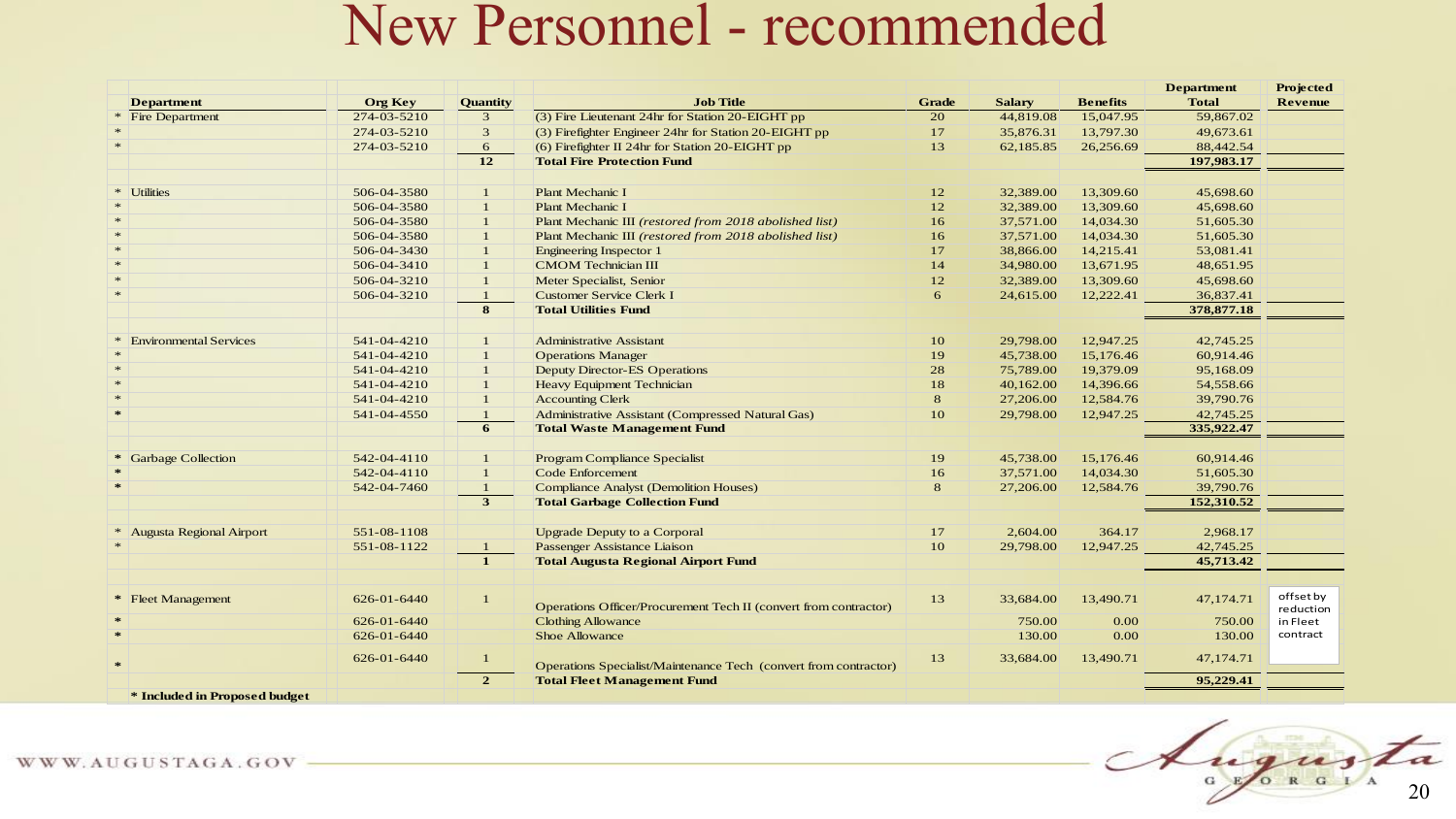### Enhancements Recommended For 2019

- New Programs TAB 6 in budget document
	- Create new programs in:
		- General Fund
			- Tax Assessor Circuit Court
			-
			-

– Marshal Recreation – Code Enforcement Sheriff – Road Patrol

- Special Revenue & Enterprise Funds
	- Augusta Regional Airport

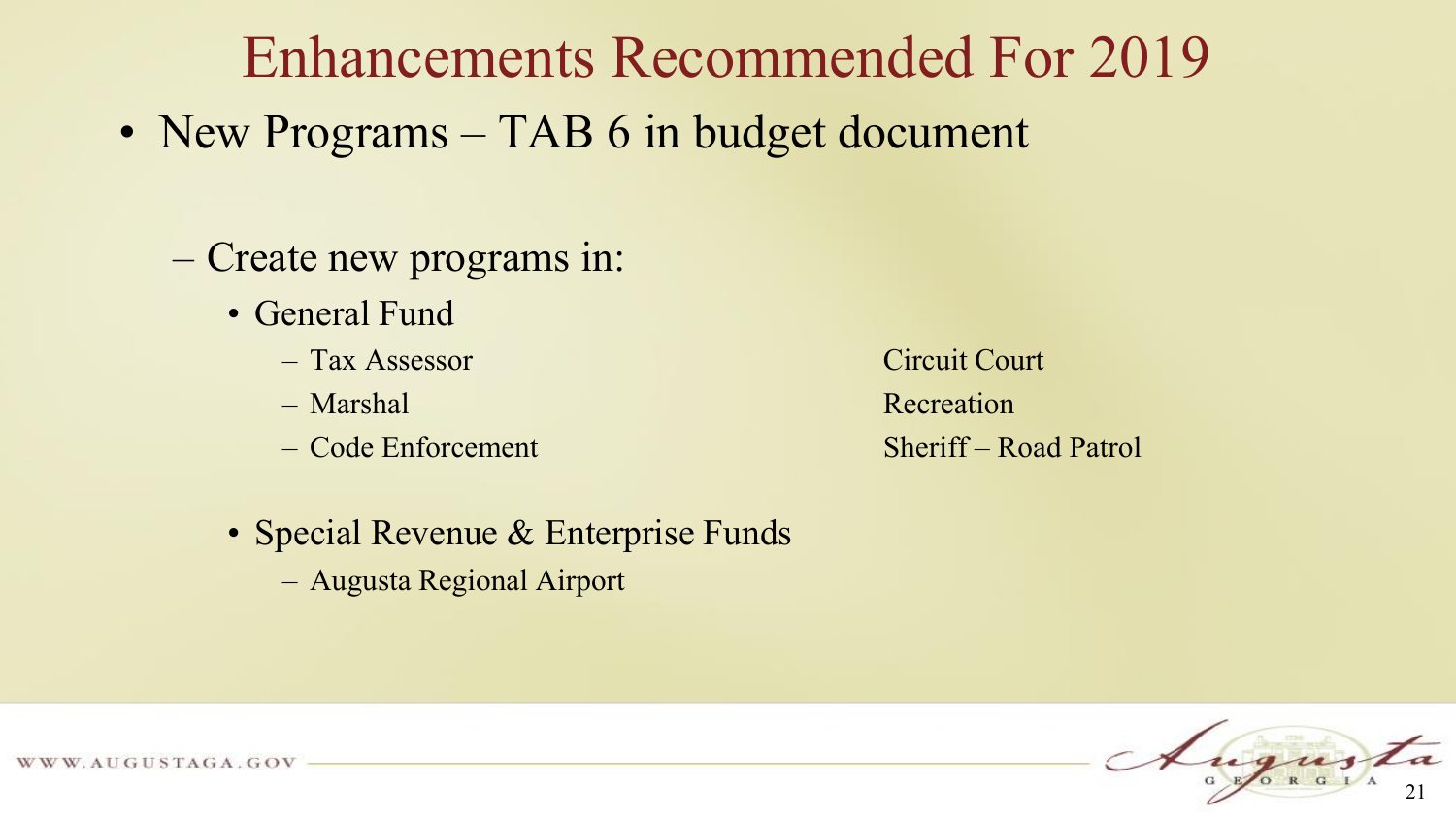### New Programs - recommended

| <b>Department Name</b>             | <b>Org Key</b>    | Object<br>Code | <b>Description</b>                                                                       | <b>Amount</b> | <b>Department</b> Projected<br><b>Total</b> | <b>Revenue</b> |
|------------------------------------|-------------------|----------------|------------------------------------------------------------------------------------------|---------------|---------------------------------------------|----------------|
|                                    |                   |                |                                                                                          |               |                                             |                |
| <b>Tax Assessor</b>                | $101 - 01 - 5710$ |                | 6011140 TreppLoan technology contract (3 year initial term) \$31,200 per year            | 31,200        |                                             |                |
|                                    |                   |                |                                                                                          |               | 31,200                                      |                |
| <b>Circuit Court</b>               | $101 - 02 - 1112$ |                | 6011140 WinnerVR Software (9 @ \$2,995 each plus \$135 shipping)                         | 27,090        |                                             |                |
|                                    |                   |                |                                                                                          |               | 27,090                                      |                |
| Marshal                            | 101-02-2610       |                | 6011140 Digital Evidence Mgt Solutions data storage for body cameras                     | 63,320        |                                             |                |
| <b>Magistrate Court Fees</b>       | 101-00-0000       |                | 3511310 Marshal Increase of Fees                                                         |               |                                             | 100,000        |
|                                    |                   |                |                                                                                          |               | 63,320                                      | 100,000        |
| <b>Recreation General Shop</b>     | 101-06-1122       |                | 6011140 R&M Contract - Grounds (landscape maintenance for Greene and Broad Streets)      | 96,500        |                                             |                |
| <b>Recreation Lake Olmstead</b>    | 101-06-1489       |                | 6011140 Lake Olmstead Concerts                                                           | 203,200       |                                             | 296,600        |
| <b>Recreation Riverwalk</b>        | 101-06-1495       |                | 6011140 5K Race (supplies and temp workers for the race)                                 | 6,400         |                                             | 8,500          |
|                                    | 101-06-1495       |                | 6011140 Bridge the Gap                                                                   | 33,730        |                                             | 47,500         |
|                                    | 101-06-1495       |                | 6011140 Kids' Palooza (temp workers, security services, advertising, supplies, etc.)     | 19,500        |                                             | 26,500         |
|                                    | 101-06-1495       |                | 6011140 Seed Money for 2020 Soul Festival (professional services and promotion)          | 100,000       |                                             |                |
|                                    |                   |                |                                                                                          |               | 459,330                                     | 379,100        |
| <b>Code Enforcement</b>            | 101-07-2910       |                | 6011140 Cell phone and service for $(2)$ new positions                                   | 1,560         |                                             |                |
|                                    | 101-07-2910       |                | 6011140 Membership Dues for $(2)$ new positions                                          | 460           |                                             |                |
|                                    | 101-07-2910       |                | 6011140 Education & Training for $(2)$ new positions                                     | 2,000         |                                             |                |
|                                    | 101-07-2910       |                | 6011140 Uniforms for $(2)$ new positions                                                 | 400           |                                             |                |
|                                    | 101-07-2910       |                | $6011140$ Gasoline for (2) new positions                                                 | 1,640         |                                             |                |
|                                    | 101-07-2910       |                | 6011140 Telephones for $(2)$ new positions                                               | 1.740         |                                             |                |
|                                    | 101-07-2910       |                | 6011140 PCs for $(2)$ new positions                                                      | 2,600         |                                             |                |
|                                    |                   |                |                                                                                          |               | 10,400                                      |                |
|                                    |                   |                | <b>Total General Fund</b>                                                                |               | 591,340                                     | 479,100        |
| <b>Sheriff-Road Patrol</b>         | 273-03-1310       |                | 6011140 Streamlight Stinger LED Rechargeable Flashlights/ Safety Wands (traffic control) | 9,420         |                                             |                |
|                                    |                   |                | <b>Total Law Enforcement Fund</b>                                                        |               | 9,420                                       |                |
| * Airport-Marshal                  | 551-08-1108       |                | 6011140 Digital Evidence Mgt Solutions data storage for body cameras                     | 21,190        |                                             |                |
|                                    |                   |                | <b>Total Augusta Regional Airport</b>                                                    |               | 21,190                                      |                |
| <b>Included in Proposed Budget</b> |                   |                |                                                                                          |               |                                             |                |



WWW.AUGUSTAGA.GOV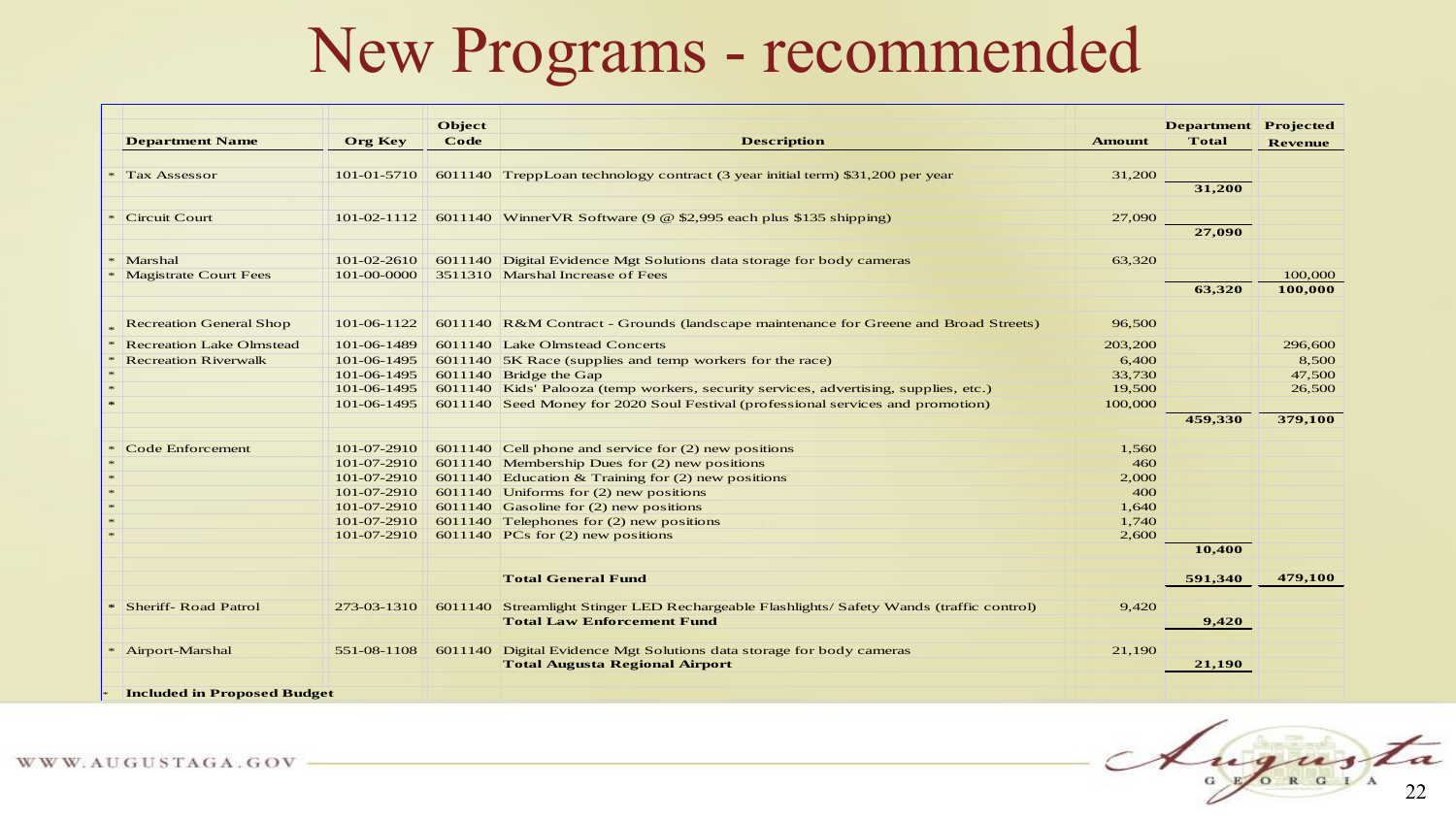• Adult Probation

• Street Lights

• Augusta Public Transit

• Augusta Public Library

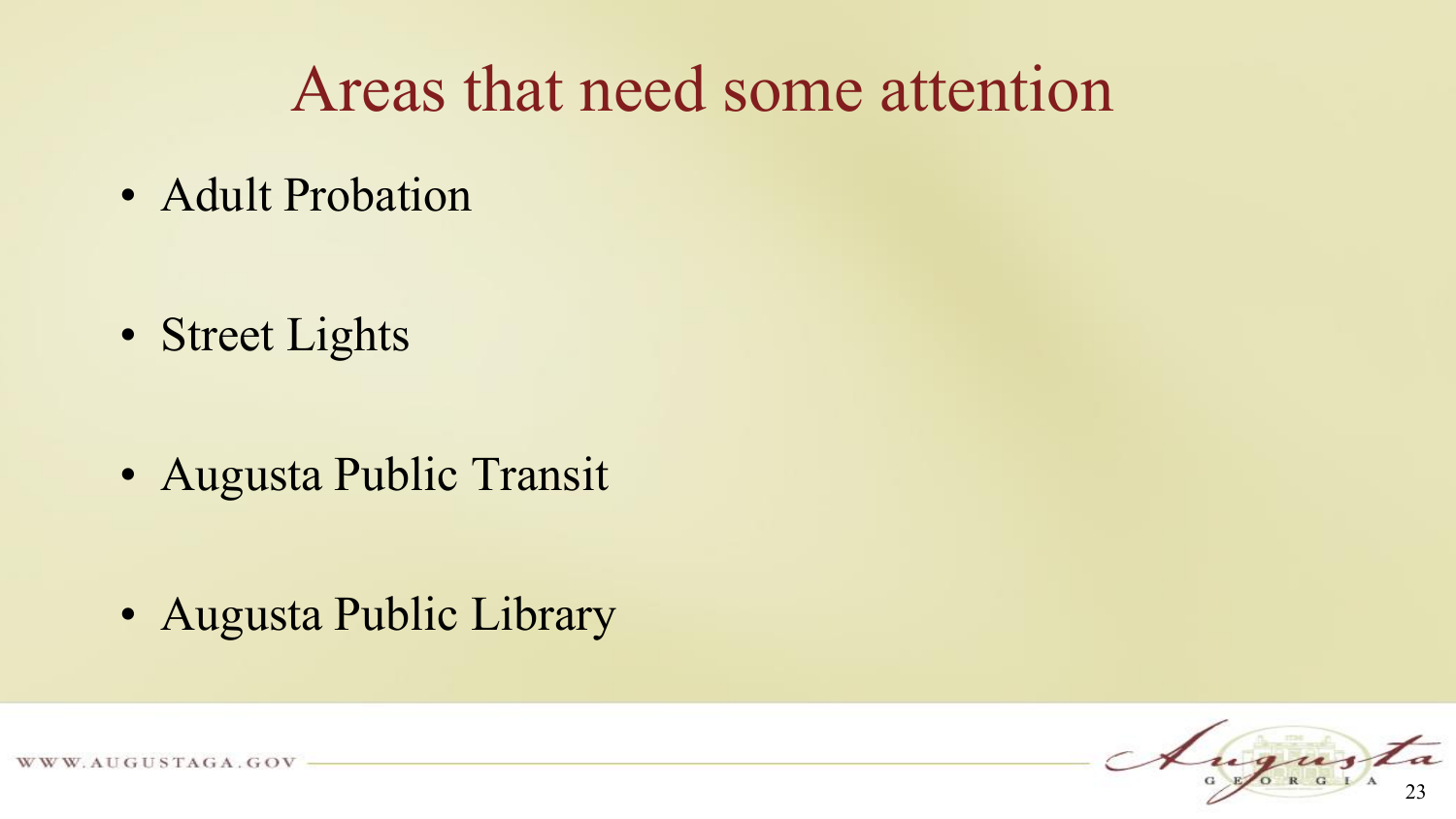#### • Adult Probation

- Cost Effectiveness is not at anticipated levels
- Challenge of maintaining adequate staffing levels
- Options
	- Revamp current program OR

– Privatize

|                                  | 2016      | 2017          | 2018<br><b>Projected</b> | 2019 Budget    |
|----------------------------------|-----------|---------------|--------------------------|----------------|
| <b>Revenues</b>                  |           |               |                          |                |
| <b>Probation Fees</b>            | \$168,512 | 442,688<br>\$ | 467,430                  | 470,000<br>\$. |
| <b>Monitoring Fees</b>           | 40,414    | 50,629        | 120,225                  | 90,000         |
| <b>Miscellaneous</b>             | 479       | 1,167         | 1,507                    |                |
| <b>Total Revenue</b>             | 209,404   | 494,485       | 589,163                  | 560,000        |
|                                  |           |               |                          |                |
| <b>Expenditures</b>              | 625,319   | 1,139,459     | 1,181,816                | 1,512,080      |
| <b>Subsidy from General Fund</b> | 415,915   | 644,974<br>ς. | 592,654                  | 952,080        |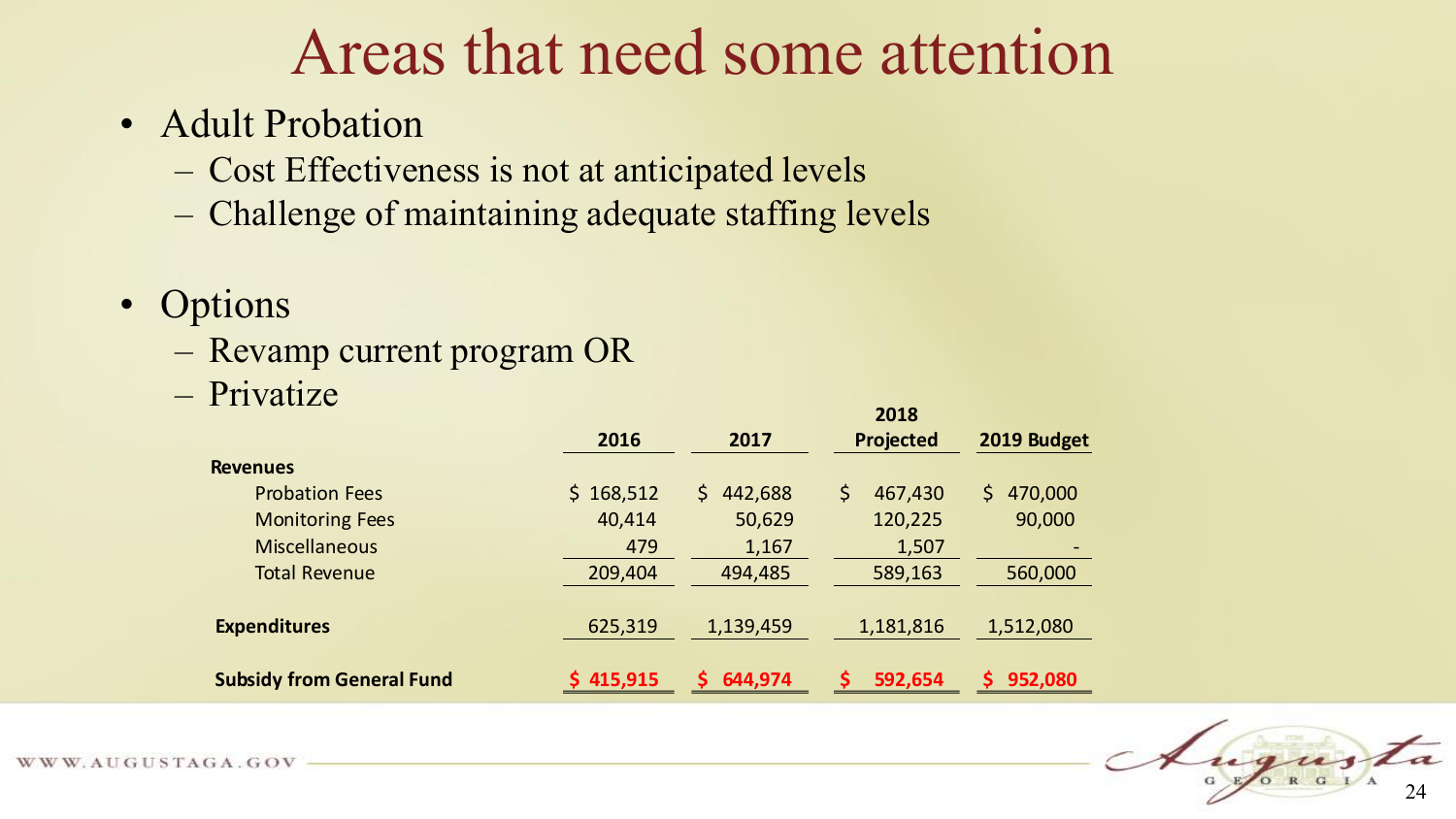• Street Lights – 2018 Action

– Applied a tourniquet

|      |                |                     | Excess/    |                     |
|------|----------------|---------------------|------------|---------------------|
| Year | <b>Revenue</b> | <b>Expenditures</b> | (Deficit)  | <b>Fund Balance</b> |
| 2015 | 4,577,916      | 5,056,978           | (479,062)  | 278,833             |
| 2016 | 4,407,254      | 5,126,660           | (719, 406) | (440, 572)          |
| 2017 | 4,651,549      | 5,403,504           | (751, 955) | (1, 192, 527)       |
| 2018 | 5,765,353      | 6,120,000           | (354, 647) |                     |

2018 expenditure amounts are projected based on current operating levels



WWW.AUGUSTAGA.GOV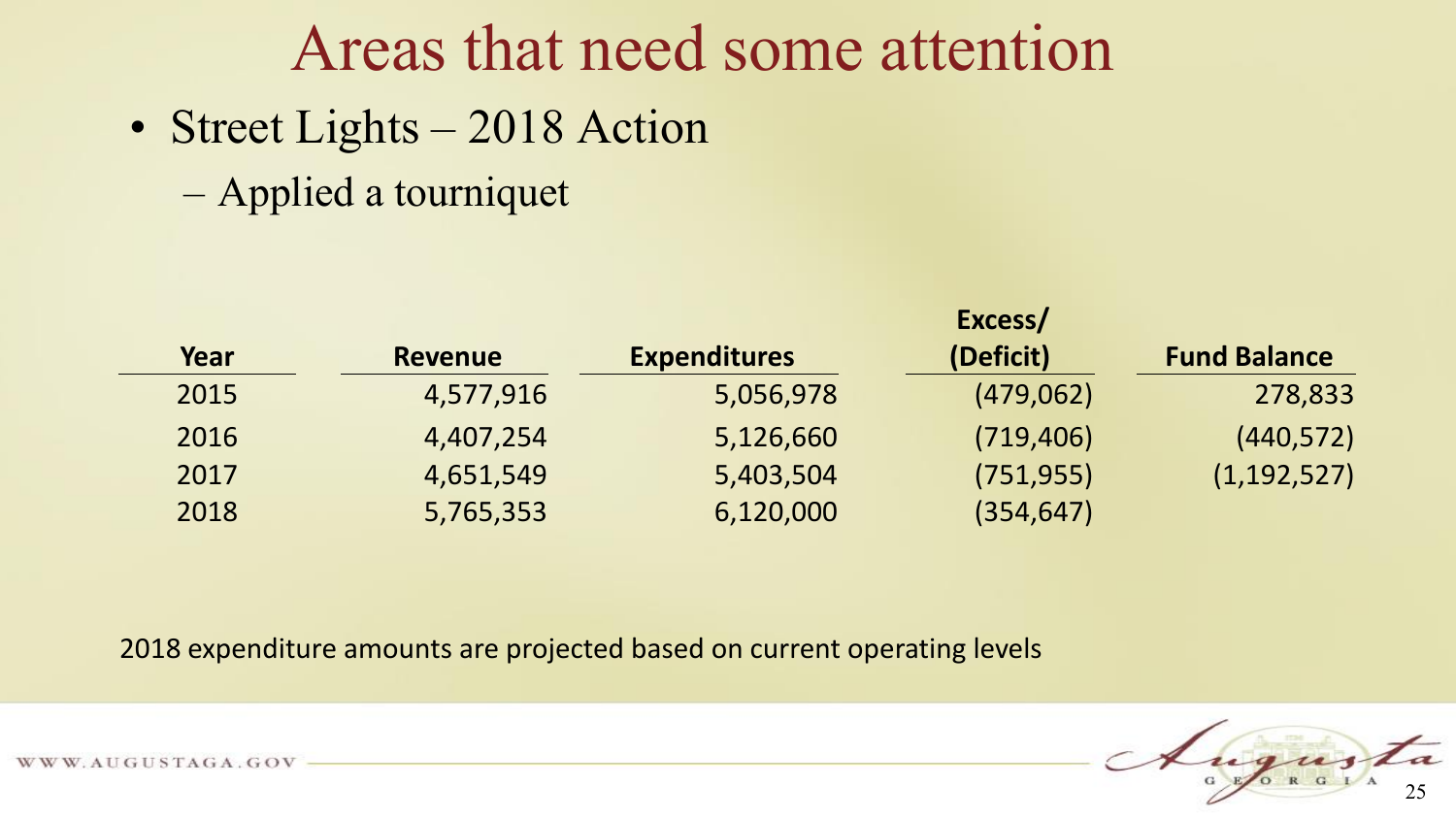- Street Lights 2019 Action
	- Complete program overhaul
	- Establish uniform rate structure
	- Generate adequate funds to:
		- Maintain system
		- Expand street lights to underserved areas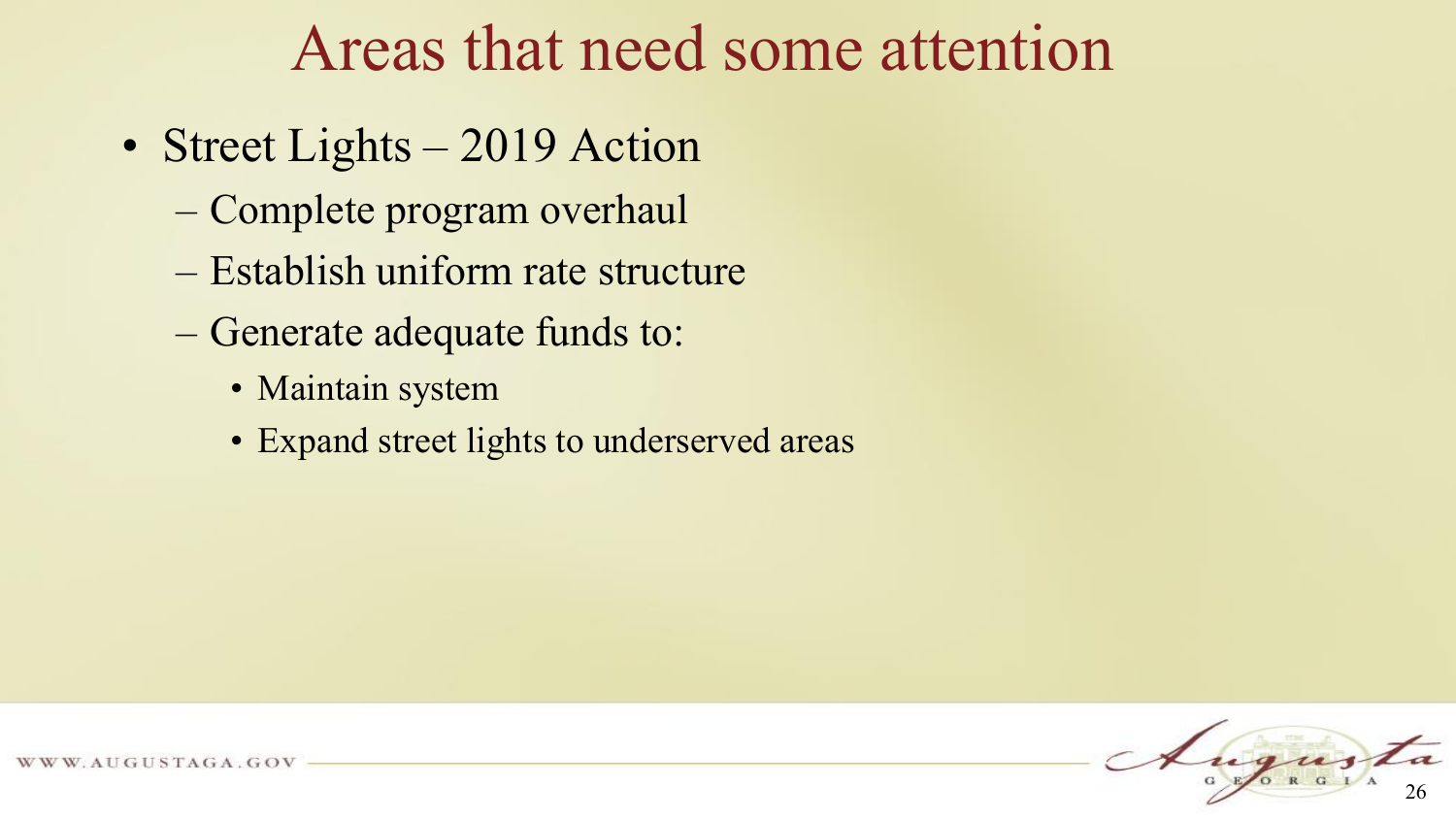### Augusta Public Transit

| <b>RIDERSHIP AND REVENUE REPORT</b> |         |         |         |         |                 |  |  |  |  |
|-------------------------------------|---------|---------|---------|---------|-----------------|--|--|--|--|
| <b>Fare Revenue</b>                 | 2014    | 2015    | 2016    | 2017    | <b>2018 YTD</b> |  |  |  |  |
| Passenger fare                      | 587,786 | 541,734 | 522,442 | 510,167 | 349,683         |  |  |  |  |
| <b>ADA Fares</b>                    | 52,037  | 60,107  | 68,621  | 60,831  | 52,939          |  |  |  |  |
| Passenger fare - Rural              | 42,007  | 35,093  | 38,120  | 38,162  | 31,358          |  |  |  |  |
| * College Transit Fares             | 101,931 | 98,990  | 93,484  | 98,213  | 38,155          |  |  |  |  |
| Total                               | 783,760 | 735,923 | 722,667 | 707,372 | 472,135         |  |  |  |  |
|                                     |         |         |         |         |                 |  |  |  |  |
| <b>Ridership</b>                    | 2014    | 2015    | 2016    | 2017    | <b>2018 YTD</b> |  |  |  |  |
| <b>Motor Bus</b>                    | 797,851 | 787,145 | 767,109 | 696,145 | 492,040         |  |  |  |  |
| <b>ADA</b>                          | 19,694  | 23,135  | 27,392  | 26,347  | 21,577          |  |  |  |  |
| Rural                               | 13,353  | 13,984  | 15,044  | 15,296  | 11,415          |  |  |  |  |
| <b>College Transit</b>              | 33,977  | 33,433  | 33,115  | 32,753  | 17,370          |  |  |  |  |

Total 864,875 857,697 842,660 770,541 542,402

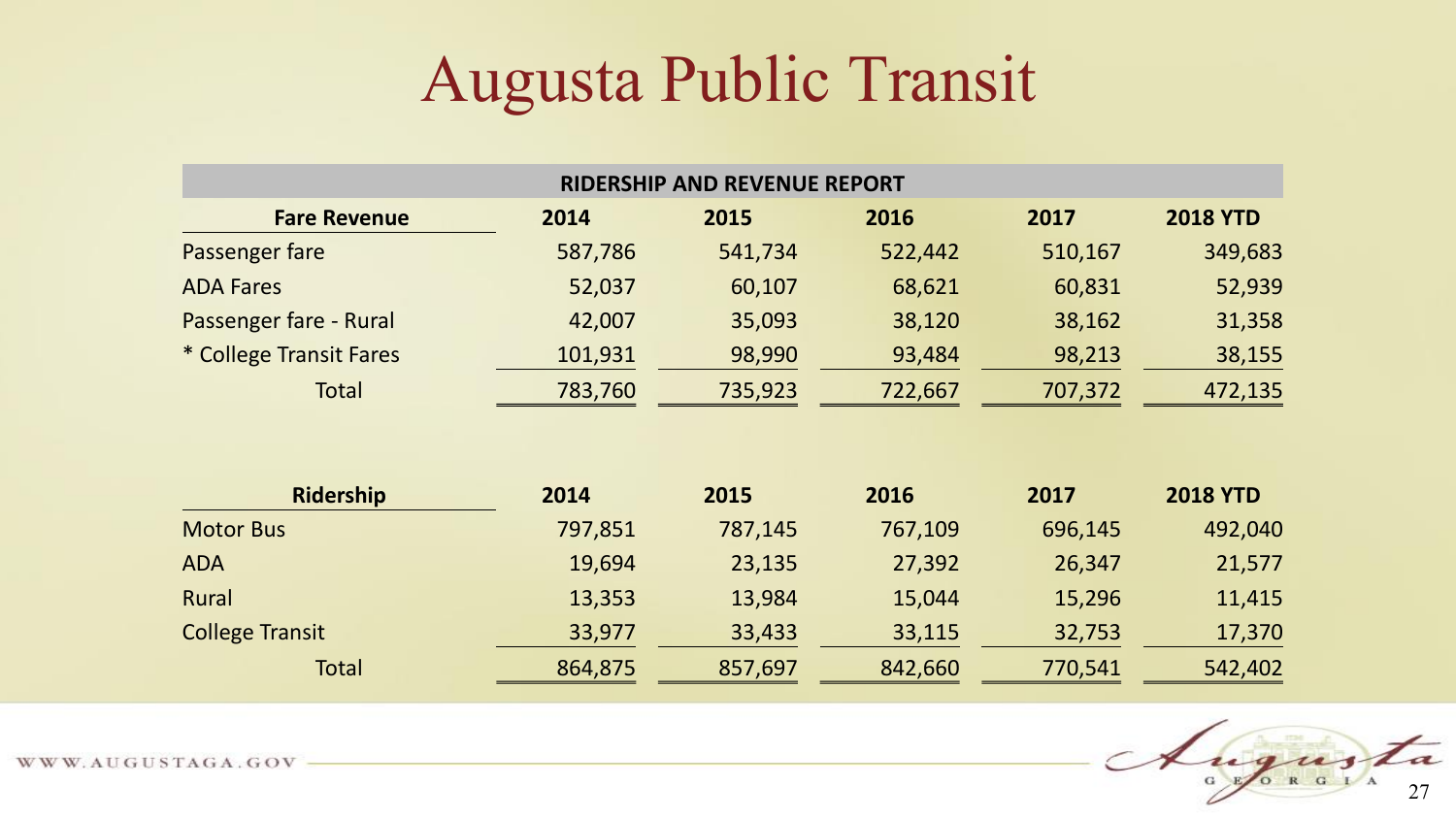### Augusta Public Library

- Single County System
- Funding sources:
	- State of Georgia
		- Funding level reduced when system moved from a regional library system to a single county system
	- Local Government
		- funding level \$2,466,100
		- No change local government funding since 2012



W. AUGUSTAGA.GOV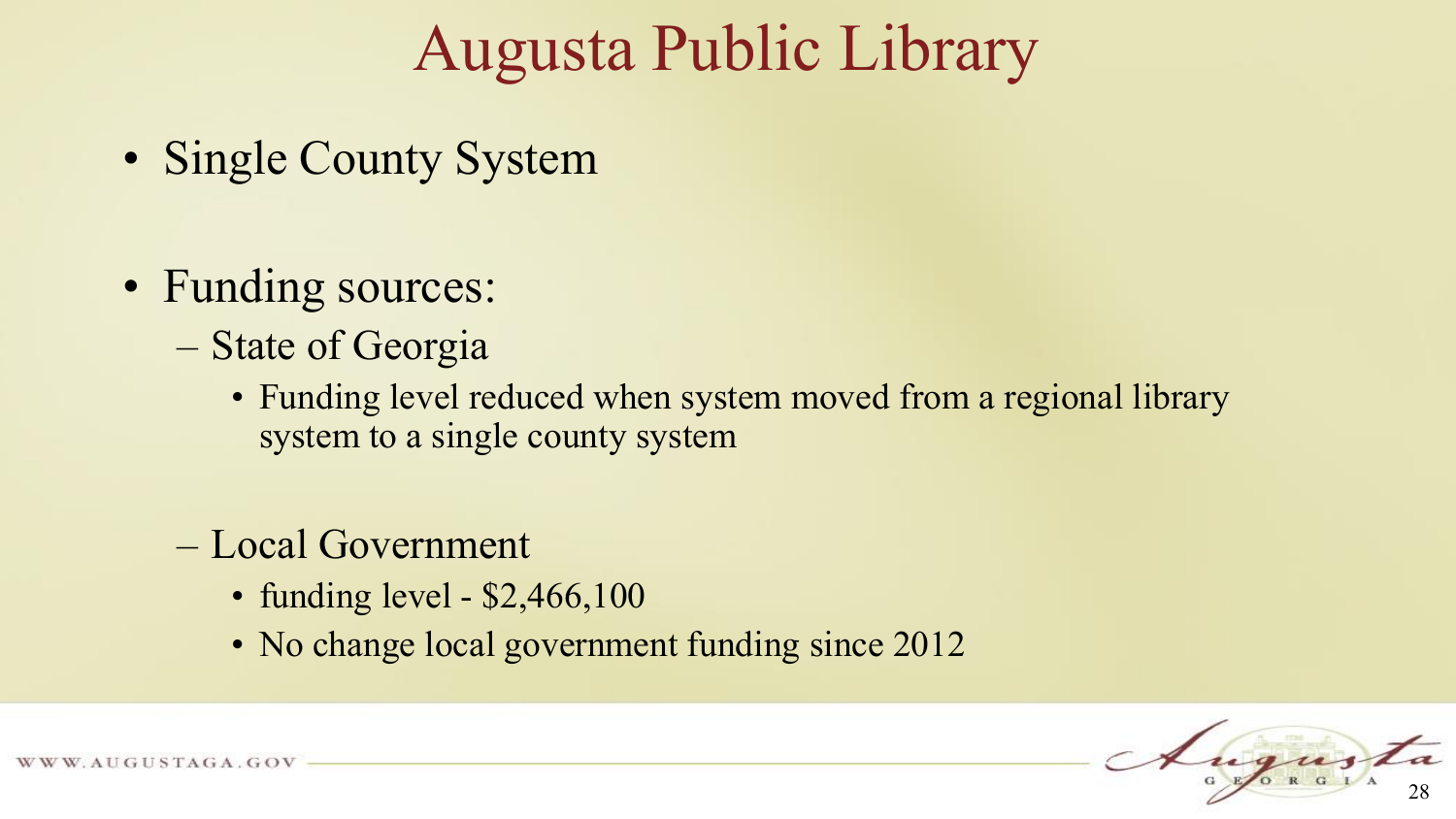### Budget Calendar

• Administrator Presents Budget October 16, 2018

- Commission Work Sessions (1:30pm to 3:30PM)
	-
	-
	-
	-

– Special Events Wednesday October 24, 2018 – Adult Probation Friday November 2, 2018 – To be announced Wednesday November 7, 2018 – To be announced Wednesday November 14, 2018

- 
- Budget Implemented January 1, 2019

• Budget Adopted November 20, 2018

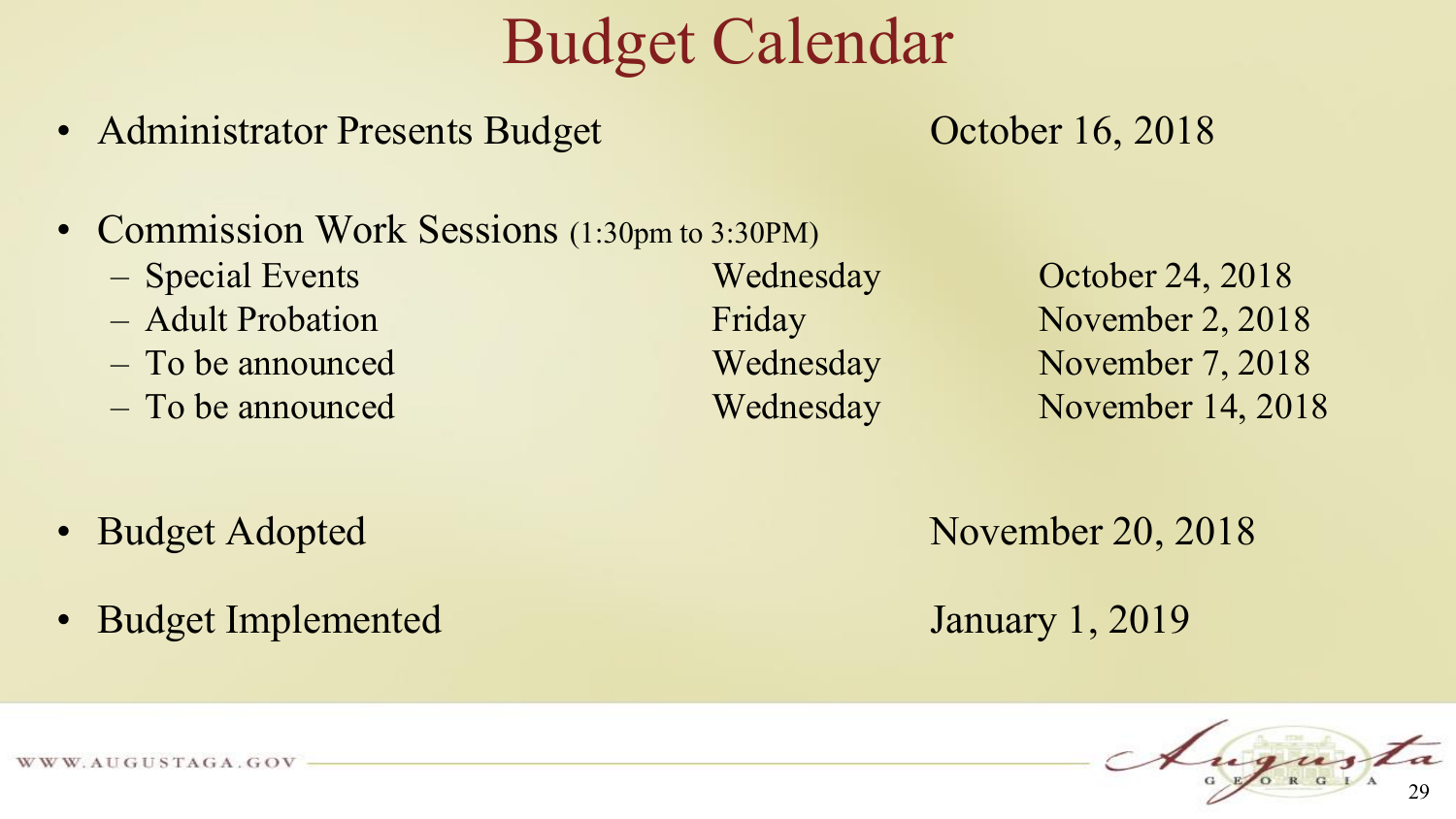### Final Thoughts

• This is a preliminary plan intended to start the discussion at the commission level

• Current year revenues and expenditures are monitored to determine the effect if any on 2019 projections

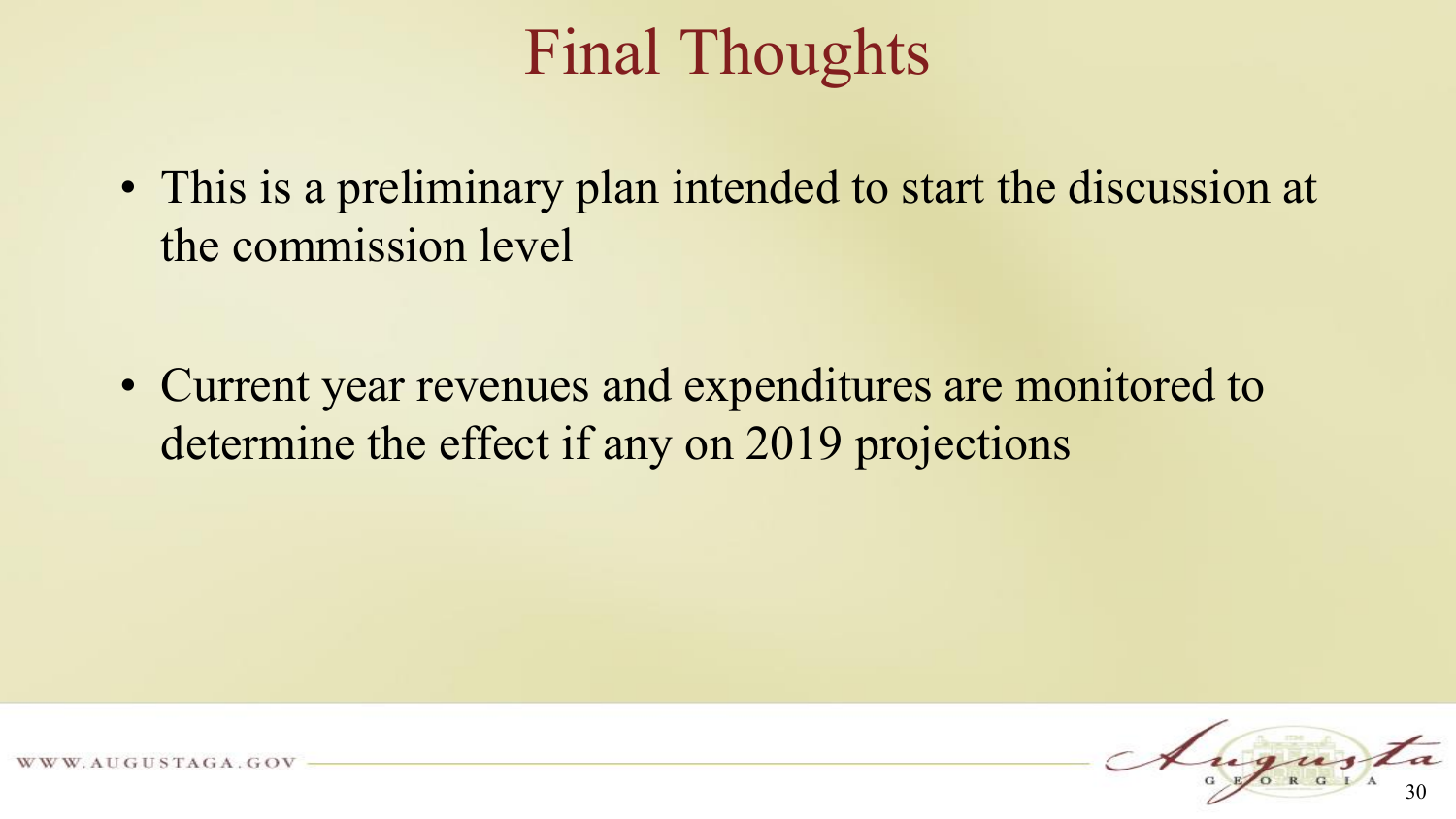### Special Thanks

• Office of the Administrator staff

• Finance Department

• All Departments and Agencies



WWW.AUGUSTAGA.GOV